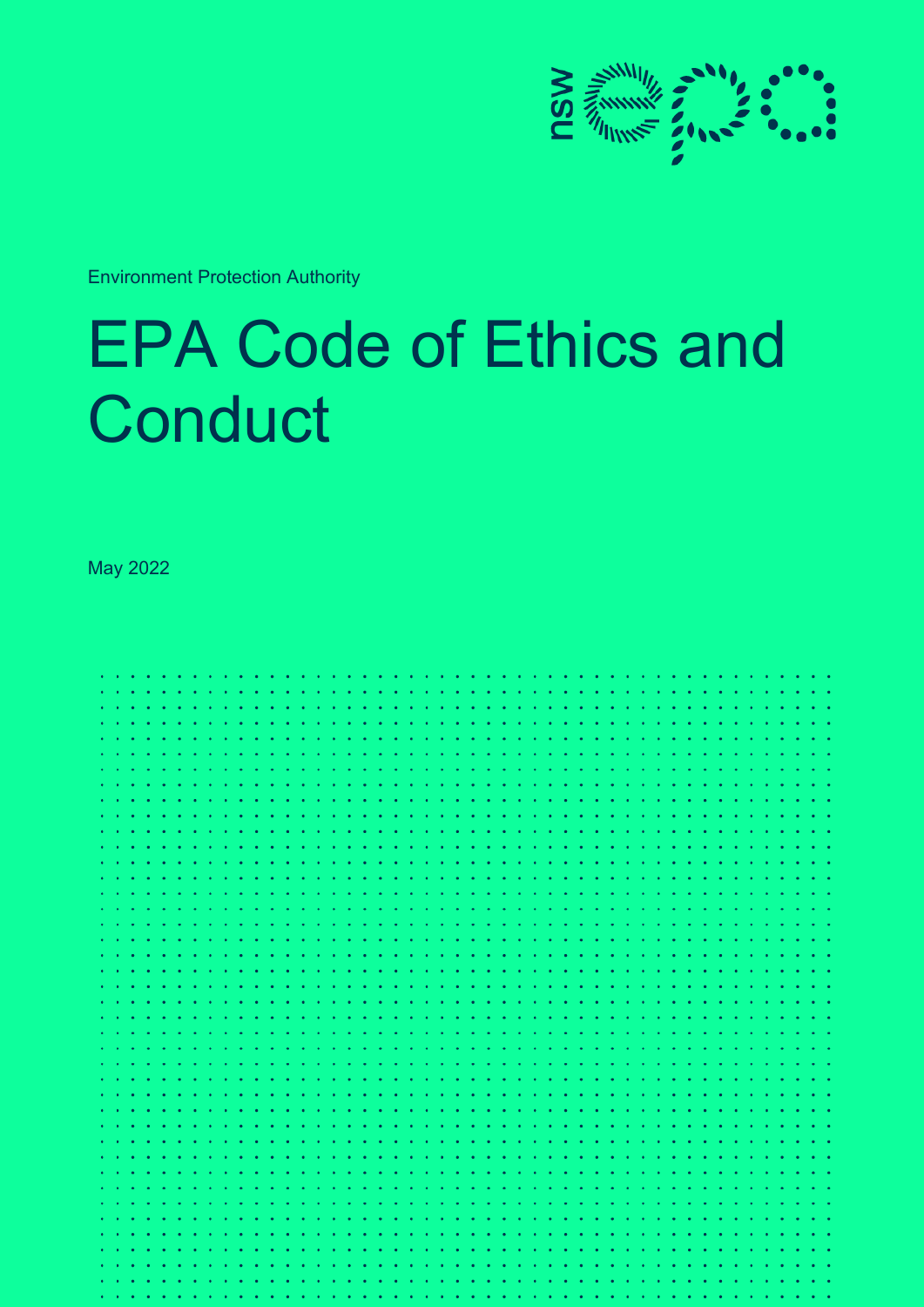© 2022 State of NSW and the NSW Environment Protection Authority

With the exception of photographs, the State of NSW and the NSW Environment Protection Authority (EPA) are pleased to allow this material to be reproduced in whole or in part for educational and non-commercial use, provided the meaning is unchanged and its source, publisher and authorship are acknowledged. Specific permission is required for the reproduction of photographs.

Published by:

#### **NSW Environment Protection Authority**

4 Parramatta Square 12 Darcy Street, Parramatta NSW 2150 Locked Bag 5022, Parramatta NSW 2124 Phone: +61 2 9995 5000 (switchboard) Phone: 131 555 (NSW only – environment information and publications requests) Fax: +61 2 9995 5999 TTY users: phone 133 677, then ask for 131 555 Speak and listen users: phone 1300 555 727, then ask for 131 555 Email: [info@epa.nsw.gov.au](mailto:info@epa.nsw.gov.au)  Website: [www.epa.nsw.gov.au](http://www.epa.nsw.gov.au/) Report pollution and environmental incidents Environment Line: 131 555 (NSW only) or [info@epa.nsw.gov.au](mailto:info@epa.nsw.gov.au) See also [www.epa.nsw.gov.au](http://www.epa.nsw.gov.au/) ISBN 978 1 922778 30 7 EPA 2022P3811 June 2022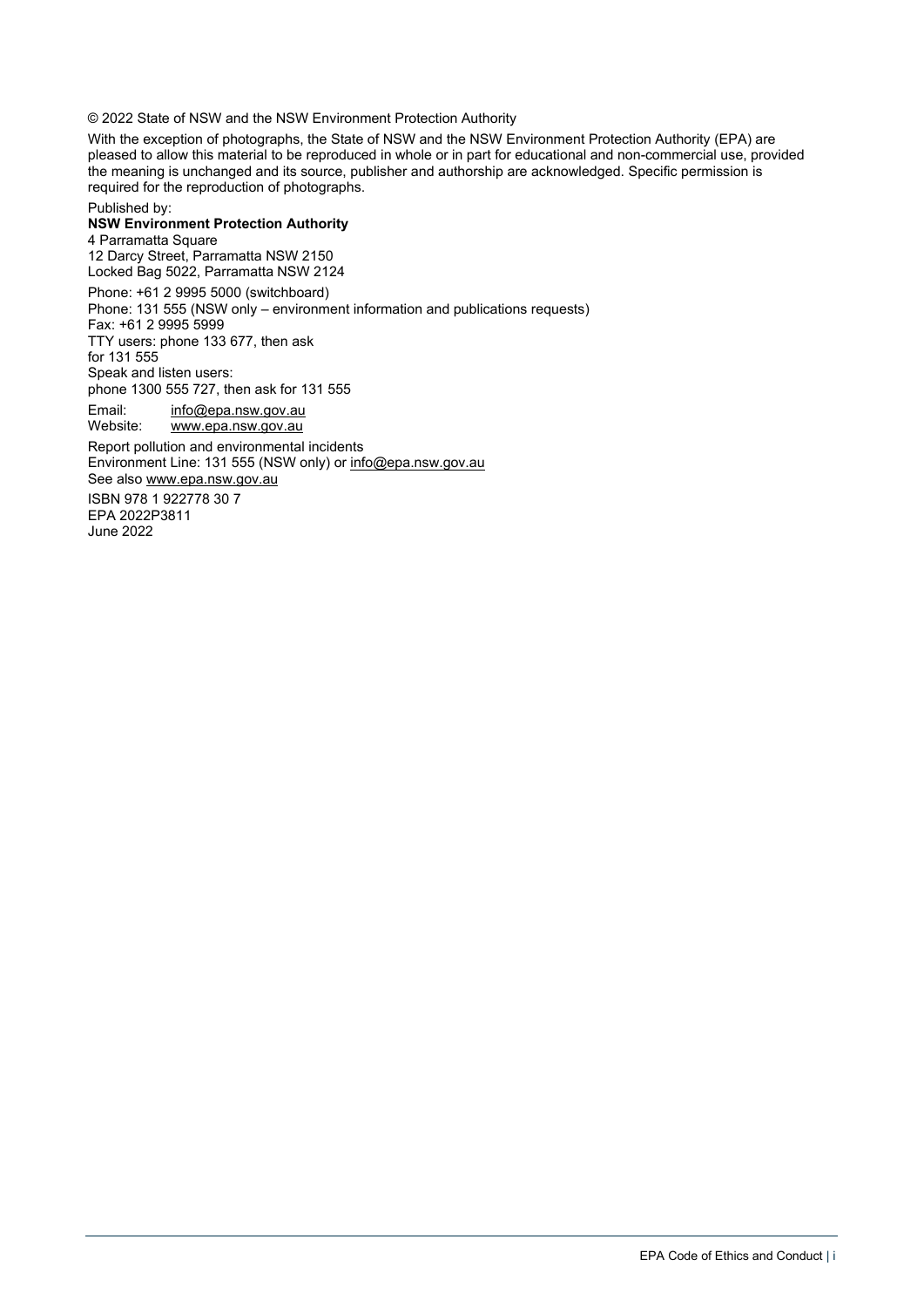### <span id="page-2-0"></span>Message from the EPA Executive

#### <span id="page-2-1"></span>**Acknowledgement of Country**

The NSW Environment Protection Authority (EPA) acknowledges the traditional custodians of the waters and land on which we live and work, and pays its respects to Elders past, present, and emerging.

We recognise the connection to their land, their waters and surrounding communities and acknowledge their history here on this land.

We also acknowledge our Aboriginal and Torres Strait Islander employees who are an integral part of our diverse workforce and recognise the knowledge embedded forever in Aboriginal and Torres Strait Islander custodianship of Country and culture.

#### <span id="page-2-2"></span>**Our strategic intent**

The EPA aims to be a world class regulator, shaping positive environmental outcomes to ensure healthy environments and communities in NSW. We are an independent statutory authority, sitting in the portfolio of the Minister for Environment and Heritage.

The EPA works in partnership with communities, businesses, and government. to protect human health, reduce pollution and waste, and prevent degradation of the environment.

The EPA is responsible for regulating a diverse range of activities, using a suite of legislation and tools which establishes a strong basis for environmental protection that is outcomes-focused, proactive and contains appropriate compliance mechanisms and actions. As a statutory authority with an independent, skills-based governing board, the EPA is able to operate effectively to achieve the environmental and human health outcomes we are responsible for.

As a modern world class regulator, the EPA is focused on achieving real-world outcomes for the environment and the community of NSW. This means carefully balancing the priorities of the government, community and business in our regulatory approach and decision-making.

#### **Building on our strengths**

Our core business is focused on protecting, restoring and enhancing the quality of the environment in NSW, reducing risks to human health and preventing degradation of the environment. We will continue to plan for, prepare for and respond to emergencies where human health and the environment are at risk.

#### **Listening and learning from different voices**

We aim to ensure Aboriginal knowledge and perspectives are sought and incorporated into the EPA's work and important environmental issues, by building relationships with communities and working to maintain these relationships for the long term.

We listen to and learn from our communities, engaging with them to understand complex local factors and share decision-making. We take a place-based approach that considers the specific circumstances of a place.

#### **Embrace our culture of integrity, honesty and openness through our EPA Code of Conduct**

Each day we make decisions on behalf of the government and the people of NSW. Our customers, stakeholders and minister rely on us to be transparent and ethical, and to act in their best interests. As a government sector agency and regulator, it is essential that the EPA is exemplary in its ethical practices and aims to achieve best practice in self-managing compliance with our obligations.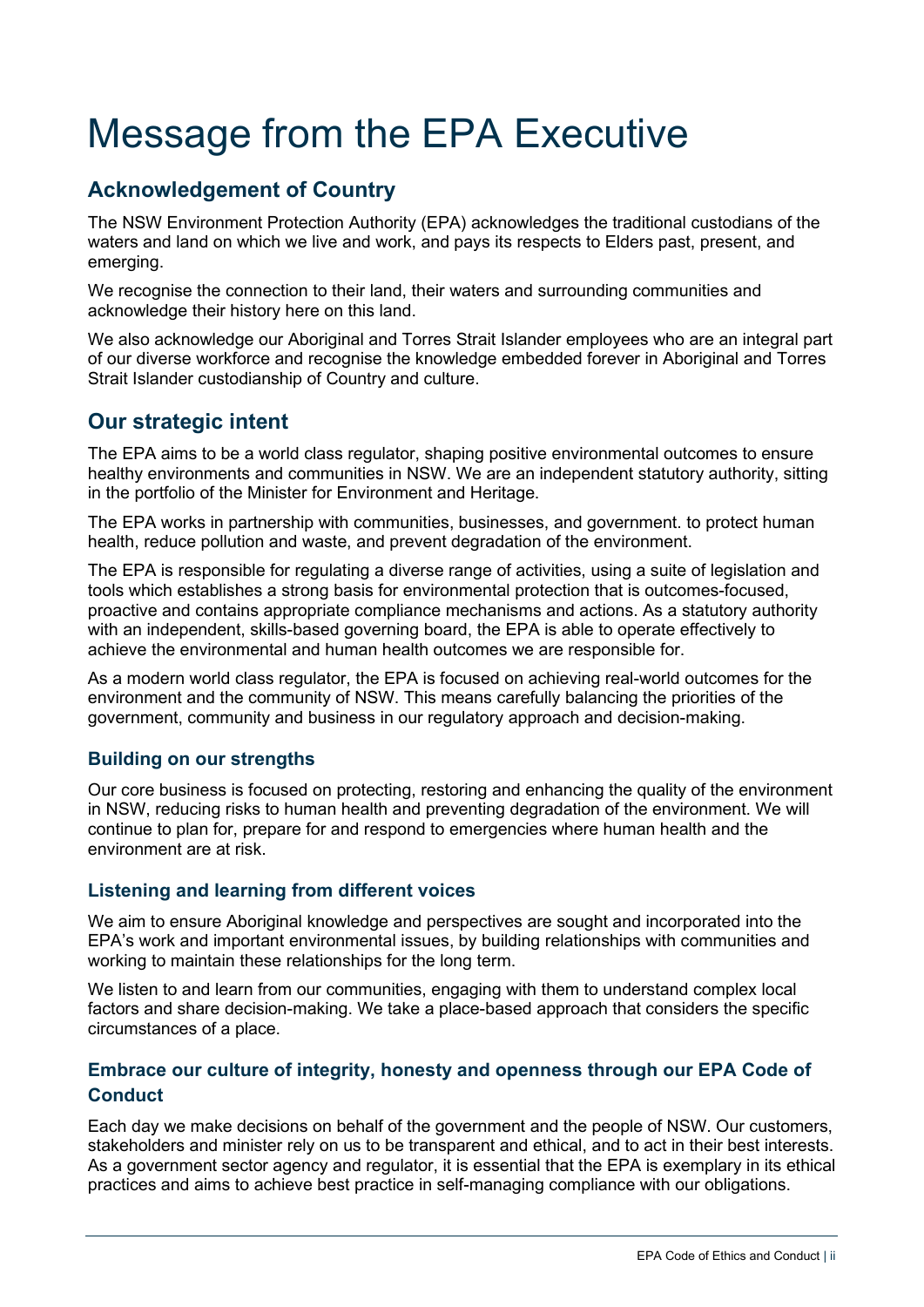To help understand the standards of behaviour expected of all of us when we come to work each day, we've developed the *EPA Code of Ethics and Conduct (2022)* (the Code). The Code guides our decision-making so we can:

- maintain the trust of the public and all of our stakeholders
- act ethically and in the public interest
- act in a professional and non-political way while implementing the decisions of the government
- use public resources efficiently and appropriately
- continue to develop and deliver as a world class regulator.

At the EPA we are clear and genuine with every interaction we have with stakeholders and each other. The Code supports us if we encounter something that isn't right. As well as clarifying the correct standards of behaviour, it provides different ways to make a confidential report. As you know, building and supporting a great workplace culture is one of our key priorities and this means supporting you to report wrongdoing safely and confidentially.

If you see something that's not right, please speak up. Talk to a member of the Executive or your people leader, or use one of the reporting mechanisms detailed within the Code. We will follow up; there will be action, and you will be supported.

Everyone must meet the standards of behaviour set out in this document and we expect our people leaders to lead by example. This includes our commitment to providing places in which Aboriginal people are included socially, culturally and economically through thoughtful and collaborative approaches to our work.

Please read the Code carefully. Together, we can create and embrace a culture of integrity, honesty and openness, of which we can all be proud.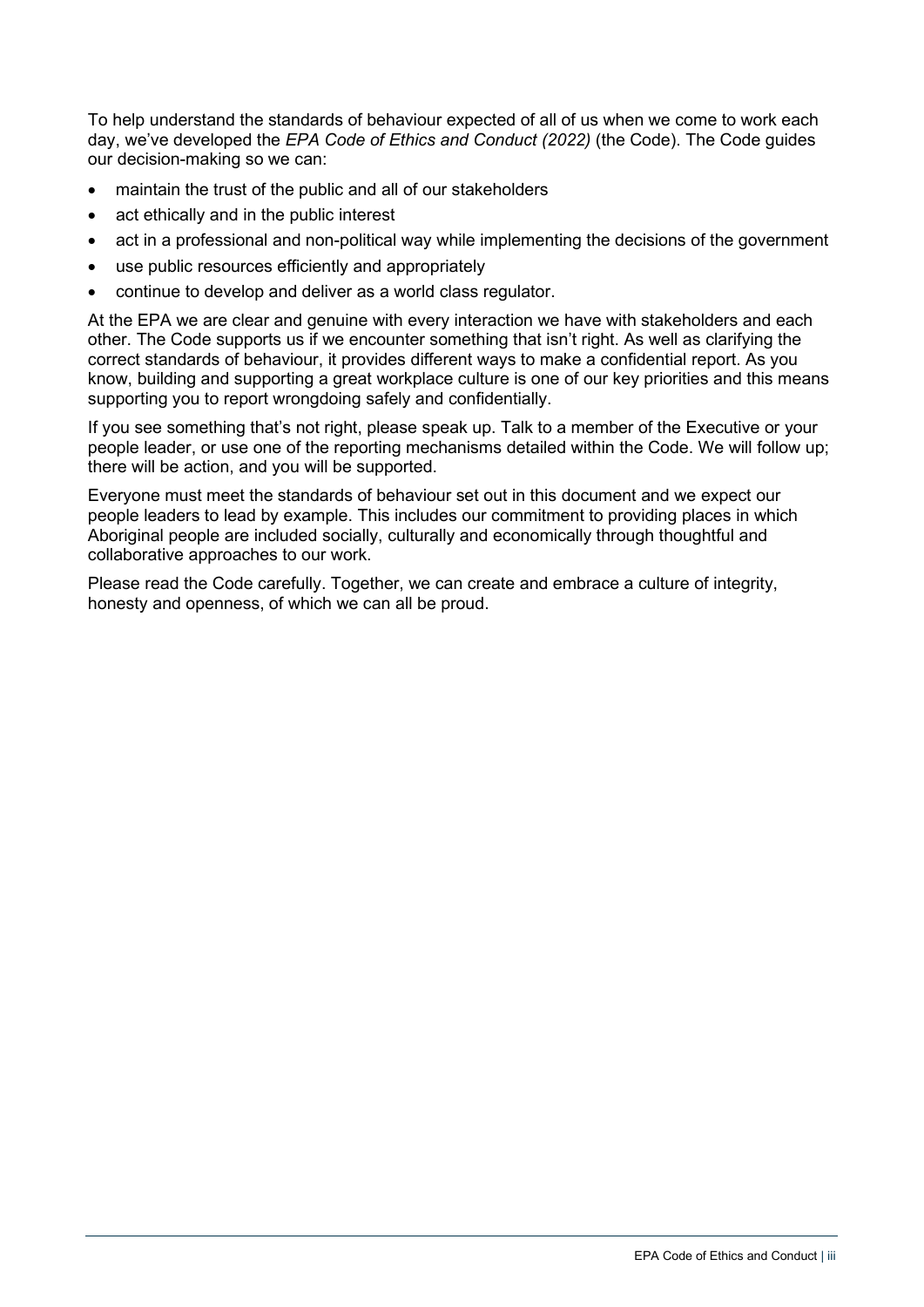## **Our Vision** Best living on the planet FOREVER!

# Our Purpose

#### Healthy environments, economies and communities

**Our Principle** 

### We strive to be a world class regulator

We continuously develop to build and maintain trusted expertise in all relevant disciplines and operations

# Learning  $\begin{matrix} 6 & 0 \\ 0 & 1 \end{matrix}$  Outcomes<br>mindset  $\begin{matrix} 6 & 0 \\ 0 & 1 \end{matrix}$  focused

We articulate and are relentlessly accountable for clear outcomes that focus on the effective delivery of public value



# $\begin{bmatrix} -\frac{1}{2} \\ \frac{1}{2} \\ \frac{1}{2} \end{bmatrix}$  Responsive

We proactively listen to, identify and respond to risks with contemporary tools, technology and data to reduce harm



#### Purpose and people-centred

We are fundamentally purpose driven and enable a people-centred culture to create a safe and great place to work

# Service<br>oriented

We work collaboratively with community, government, stakeholders and our people to influence and enable outcomes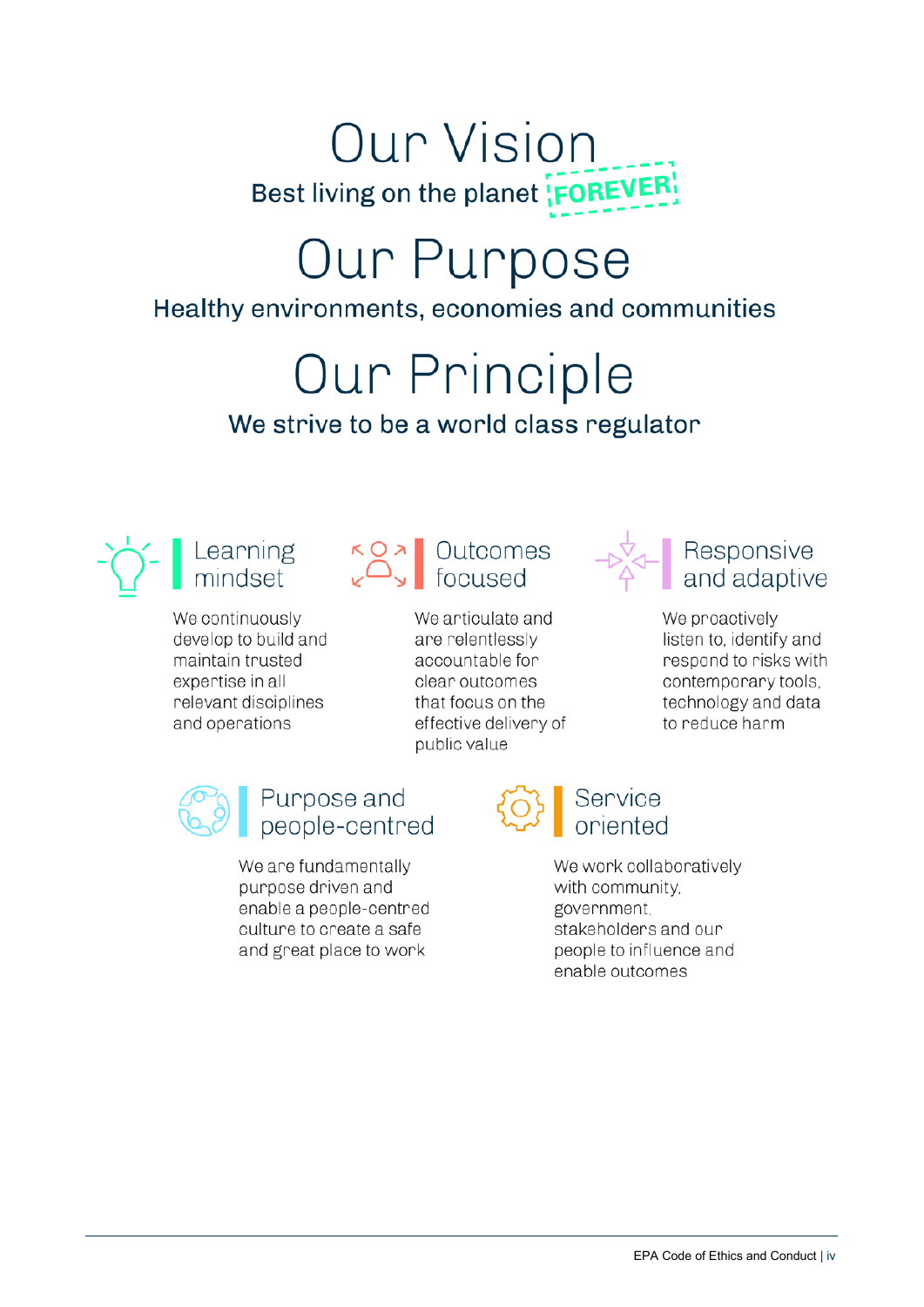### **Contents**

| <b>Message from the EPA Executive</b>                       | ij             |
|-------------------------------------------------------------|----------------|
| <b>Acknowledgement of Country</b>                           | ij             |
| <b>Our strategic intent</b>                                 | ij             |
| 1. Introduction and application of the Code                 | 1              |
| <b>About EPA governance policies</b>                        | 1              |
| 2. Standards of conduct                                     | $\overline{2}$ |
| 3. Our values                                               | $\overline{2}$ |
| 3.1. NSW Government core values                             | $\overline{2}$ |
| 3.2. EPA values                                             | $\overline{2}$ |
| 4. Professional standards                                   | $\overline{2}$ |
| <b>Ask yourself</b>                                         | 3              |
| 5. Wellbeing and work, health and safety                    | 3              |
| <b>6. Respect and inclusion</b>                             | 4              |
| Examples of bullying behaviour in the workplace             | 5              |
| Examples of what is not bullying behaviour in the workplace | 6              |
| 7. Managing conflict of interest                            | 6              |
| 7.1. Conflict of interest defined                           | 6              |
| 7.2. Mandatory annual declaration of conflicts              | 7              |
| 7.3. Arrangements to manage conflicts                       | 8              |
| 8. Conflict of duty                                         | 8              |
| 9. Senior executive private interests                       | 8              |
| 10. Employment outside the EPA                              | 8              |
| 11. Gifts, benefits and hospitality                         | 9              |
| 12. Criminal offences and bankruptcy                        | 9              |
| 13. Flexible workforce                                      | 9              |
| 14. Leaving the EPA, transfer and secondment                | 10             |
| 14.1. Post-separation employment                            | 10             |
| <b>15. EPA resources</b>                                    | 10             |
| 15.1. Appropriate use of resources                          | 11             |
| 15.2. Appropriate use of EPA-branded clothing               | 11             |
| 16. Budget                                                  | 11             |
| 17. Buying goods and services                               | 12             |
| 18. Intellectual property and copyright                     | 12             |
| 19. Managing grant and funding agreements                   | 13             |
|                                                             |                |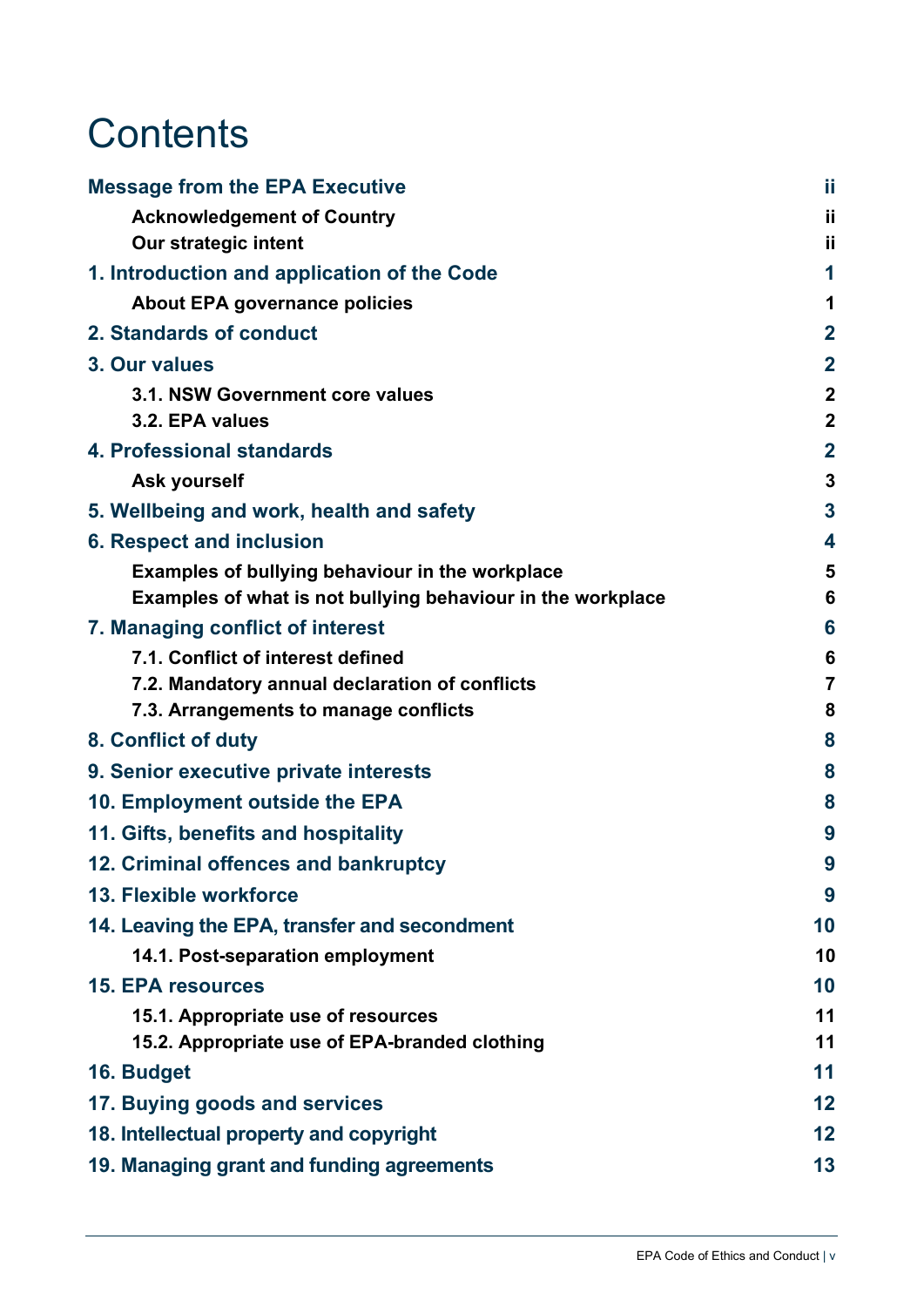| 20. Managing information                                        | 13 |
|-----------------------------------------------------------------|----|
| 20.1. Records management                                        | 13 |
| 20.2. Classified and sensitive information                      | 14 |
| 20.3. People leader responsibilities and records management     | 14 |
| 20.4. Confidentiality and privacy                               | 14 |
| 20.5. Requests for information                                  | 15 |
| 20.6. Cybersecurity                                             | 16 |
| 21. Making good decisions                                       | 17 |
| 21.1. Complying with legislation and policy                     | 17 |
| 21.2. Risk management                                           | 18 |
| 21.3. Business continuity management                            | 19 |
| 21.4. Business review: audits, assurance reviews, and inquiries | 19 |
| 22. Engaging with the community                                 | 19 |
| 22.1. Stakeholder engagement                                    | 20 |
| 22.2. Lobbyists                                                 | 20 |
| 22.3. Managing complaints about the services we provide         | 20 |
| 22.4. Sponsorships                                              | 20 |
| 23. Speaking up and reporting matters                           | 21 |
| <b>Practical tips</b>                                           | 21 |
| 24. Reporting options and requirements                          | 21 |
| 25. Fraud, corruption and maladministration                     | 22 |
| 26. Breach of the Code                                          | 23 |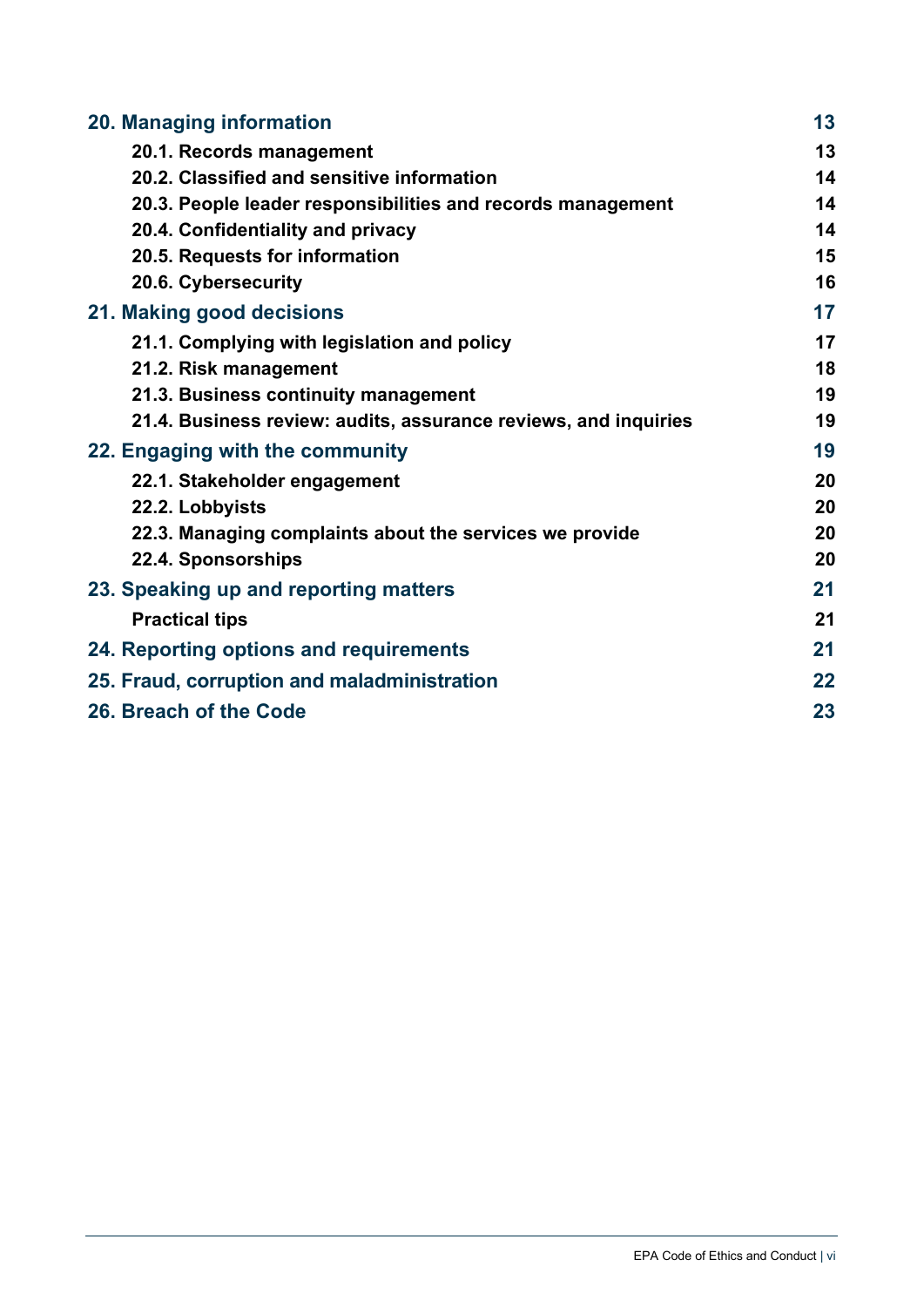### <span id="page-7-0"></span>1. Introduction and application of the **Code**

The EPA's Code of Ethics and Conduct applies to all EPA employees. It also applies to volunteers, contingent workers, independent contractors and consultants engaged by the EPA, except for those aspects, such as My Talent plans, that are only applicable to employees. To make it easier for people to understand their responsibilities, this Code links to extra information and procedures where required, and to supporting systems where available.

It is important that you take the time to understand the responsibilities set out in this Code.

It is a mandatory requirement for all EPA employees and others working in the EPA to make a declaration every 12 months that they have read and understood their obligations under the Code.

EPA employees are also required to familiarise themselves and comply with EPA policies and procedures, which are available on the EPA website and intranet.

If you are a member of a board or committee and hold that position as a nominee of the Chief Executive Officer (CEO) or Minister (that is, you are there in your capacity as an officer of the EPA), this Code applies. A board or committee may have its own code of conduct or rely on the NSW [Government Boards and Committees Guidelines.](https://arp.nsw.gov.au/m2013-06-nsw-government-boards-and-committees-guidelines) In that case, you will have obligations under both the EPA Code and the board or committee code.

Many of the responsibilities in this Code apply to all EPA employees. In some instances, senior executives, people leaders or subject matter experts have more responsibilities. For the purposes of this Code, the following definitions apply:

- a **people leader** is anyone whose role description includes managing other people within the **EPA**
- a **subject matter expert** is anyone in a role that has responsibility for a particular functional area.

Governance, Risk and Planning can provide guidance on matters including conflict of interest and other ethical issues.

This Code supersedes the *EPA Code of Ethics and Conduct Policy (2015)* and the *EPA Statement of Business Ethics (2015)*.

#### <span id="page-7-1"></span>**About EPA governance policies**

After the EPA was re-established as an independent organisation in 2012, its governance (and administrative) policies were generally those inherited from the Environment cluster. However, the EPA has an independent statutory board with its own governance structures, a separate staff agency, and separate financial and human resources delegations. It is therefore appropriate for the EPA to have policies and guidelines that are aligned with, but distinct from, those of the cluster.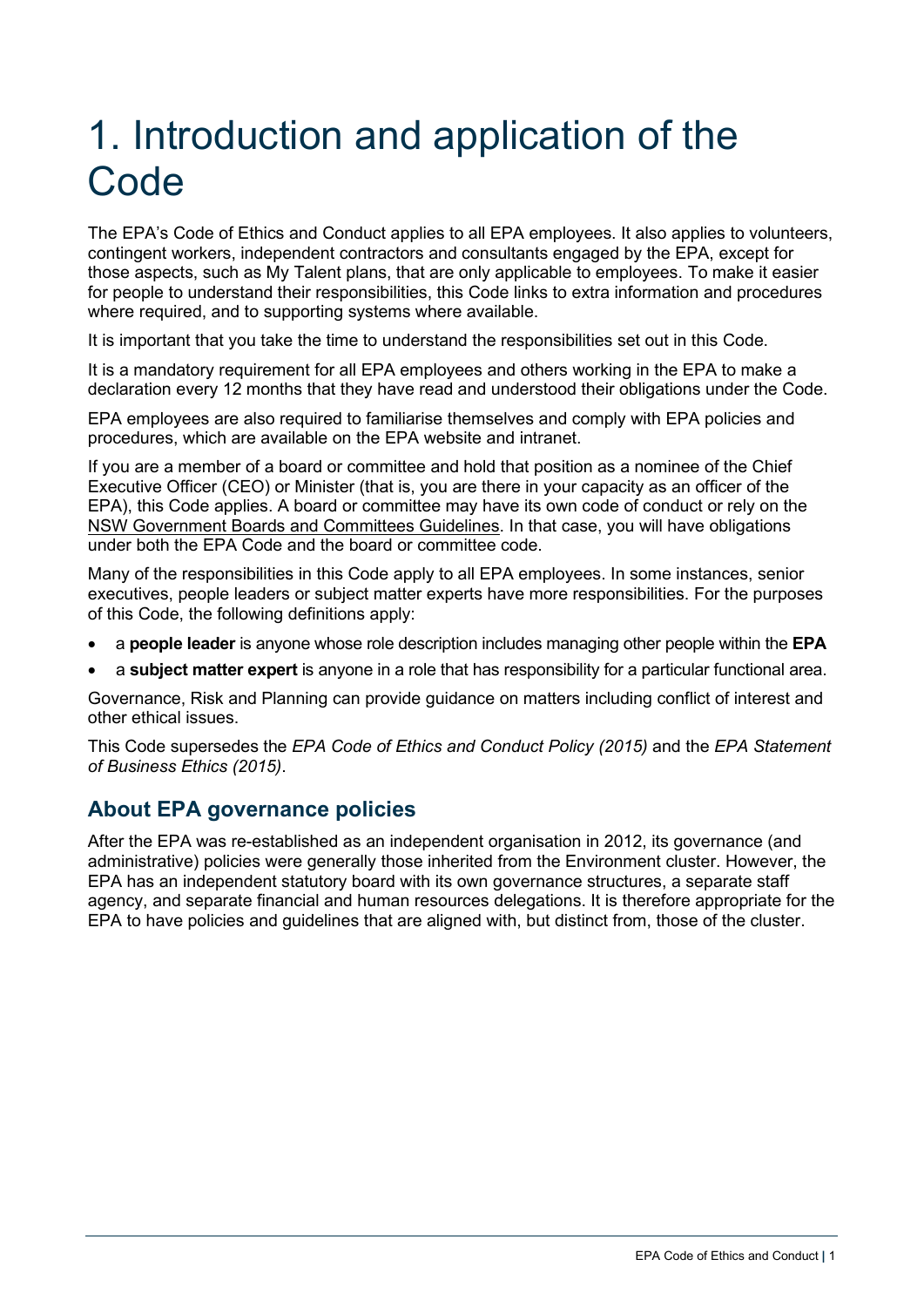### <span id="page-8-0"></span>2. Standards of conduct

EPA employees must comply with the *[Code of Ethics and Conduct for NSW Government Sector](https://www.psc.nsw.gov.au/sites/default/files/2020-10/PSC%20Code%20of%20Ethics%20and%20Conduct.pdf)  [Employees](https://www.psc.nsw.gov.au/sites/default/files/2020-10/PSC%20Code%20of%20Ethics%20and%20Conduct.pdf)* and the *EPA Code of Ethics and Conduct*, which:

- recognise the role of the government sector in preserving the public interest, defending public values, and adding professional quality and value to the commitments of the government of the day
- establish an ethical framework for a merit-based and professional public sector that implements the decisions of the government of the day.

### <span id="page-8-1"></span>3. Our values

#### <span id="page-8-2"></span>**3.1. NSW Government core values**

The core values for the NSW Government sector as set out in the *[Government Sector Employment](https://legislation.nsw.gov.au/view/whole/html/inforce/current/act-2013-040)  Act [2013](https://legislation.nsw.gov.au/view/whole/html/inforce/current/act-2013-040)* are at the heart of how we work. They are:

- **integrity**
- trust
- service
- accountability.

These values guide our conduct and our understanding of what is expected of us. If applied consistently they help us to maintain the trust of the public, and they help us reach our potential.

#### <span id="page-8-3"></span>**3.2. EPA values**

To help us achieve the EPA vision ('best living on the planet, forever') and EPA purpose ('healthy environments, economies and communities') we have an additional set of EPA values which encourage and require us to:

- be collegiate, be collaborative
- be creative, be curious
- be decisive, be bold
- be inclusive, be respectful
- be kind
- deliver results.

Living our values and their associated behaviours is the key to making the EPA a great place to work.

### <span id="page-8-4"></span>4. Professional standards

We all want to be part of a workplace that helps create healthy environments, economies and communities in NSW. To do this we need to perform our roles to the best of our abilities and meet or exceed our commitments by:

- complying with conditions of employment (which includes meeting required integrity clearances)
- including clear deliverables and measures in performance plans
- discussing performance and seeking feedback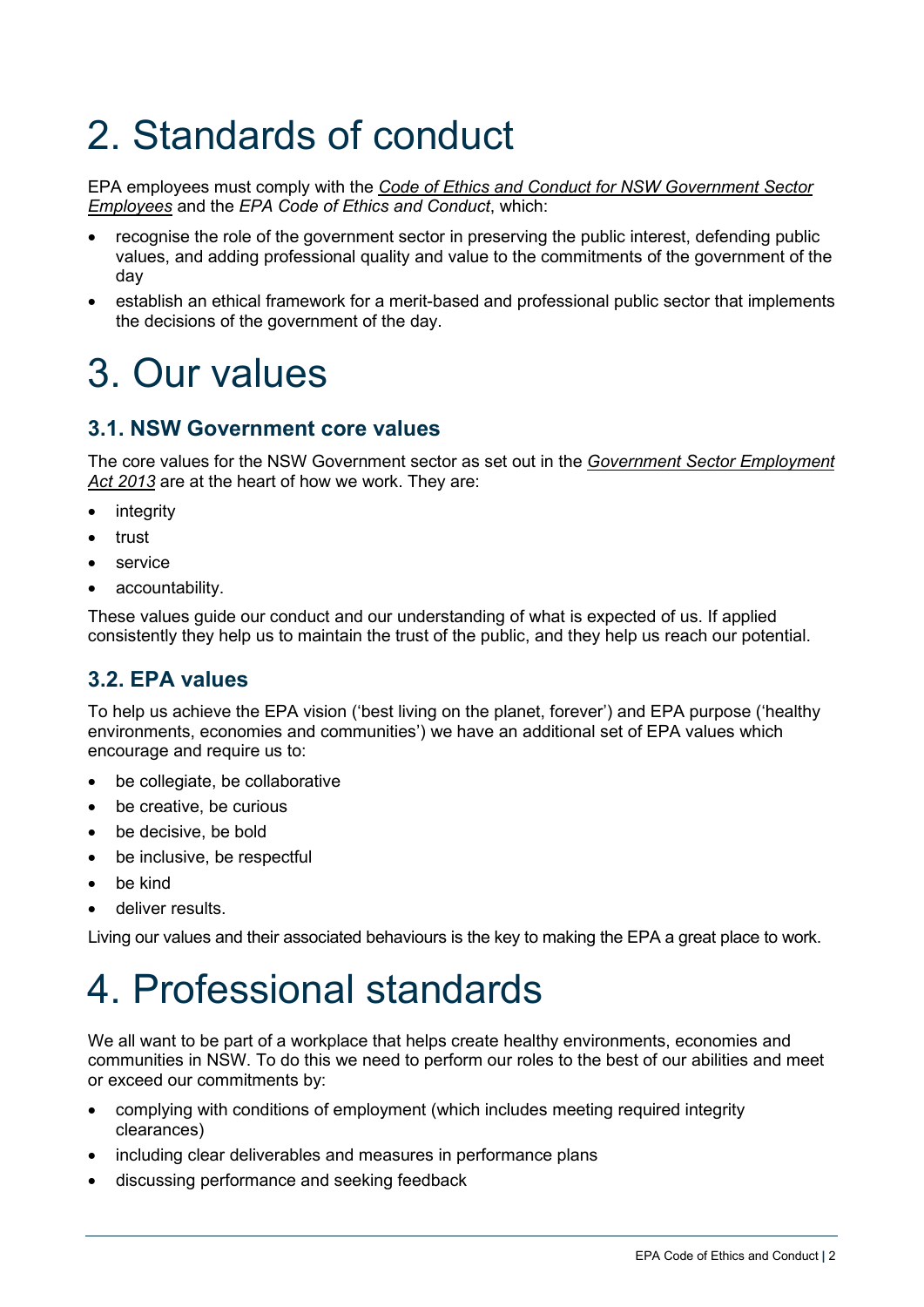- using capability development frameworks to identify development opportunities and needs
- identifying (in collaboration with people leaders) and documenting in the performance plan, the appropriate learning and development pathway.

We need to foster effective collaboration within and between teams. This means:

- contributing to decision-making through open, honest and timely advice
- once a decision has been made, implementing that decision to the best of our abilities
- complying with reasonable requests from people leaders.

We must take reasonable care of the health, safety and wellbeing of ourselves, our colleagues and members of the public while performing our work. Given our responsibility to act in a professional manner at all times, we are all responsible for ensuring that our capacity to perform our duties is not impaired by fatigue or the use of alcohol or drugs, and that use of such substances does not put us or any other person's health and safety at risk.

We must behave in a way that does not damage the reputation of the EPA or the NSW Public Service. This includes being well-presented and courteous when interacting with the public and other organisations.

We should effectively communicate the work the EPA is doing and how it aligns with the government's position. For this reason, it is important that:

- only authorised employees comment publicly on the activities of the EPA, including having conversations with journalists and applying requirements under our social media policy
- <span id="page-9-0"></span>• public speaking engagements are approved by the CEO before commitments are given.

#### **Ask yourself**

Making the right choices is often complex. If you're in doubt about what to do, ask yourself:

- Do I really feel comfortable with this decision?
- Is it legal?
- Would my family, friends and colleagues be proud of me?
- What impact would my decision have on the EPA's reputation?
- Would I feel confident explaining my actions to external authorities?
- Would I be happy to be treated this way?

The Public Service Commission guide [Behaving Ethically](https://www.psc.nsw.gov.au/sites/default/files/2020-10/Behaving%20Ethically%20Guide.pdf) provides helpful information.

### <span id="page-9-1"></span>5. Wellbeing and work, health and safety

Ensuring our people have a safe and healthy place to work is a top priority, as is public safety. The EPA is committed to eliminating and minimising impacts on wellbeing, and work, health and safety (WHS) risks, as far as reasonably practicable. A safe workplace can only be achieved with your help, so we must all:

- be aware of, and implement, the safety systems and practices that help keep each other safe and well
- look for workplace hazards and take action if you see a safety risk while making sure you keep yourself safe
- report all WHS hazards and incidents, including near misses, on the relevant WHS reporting system.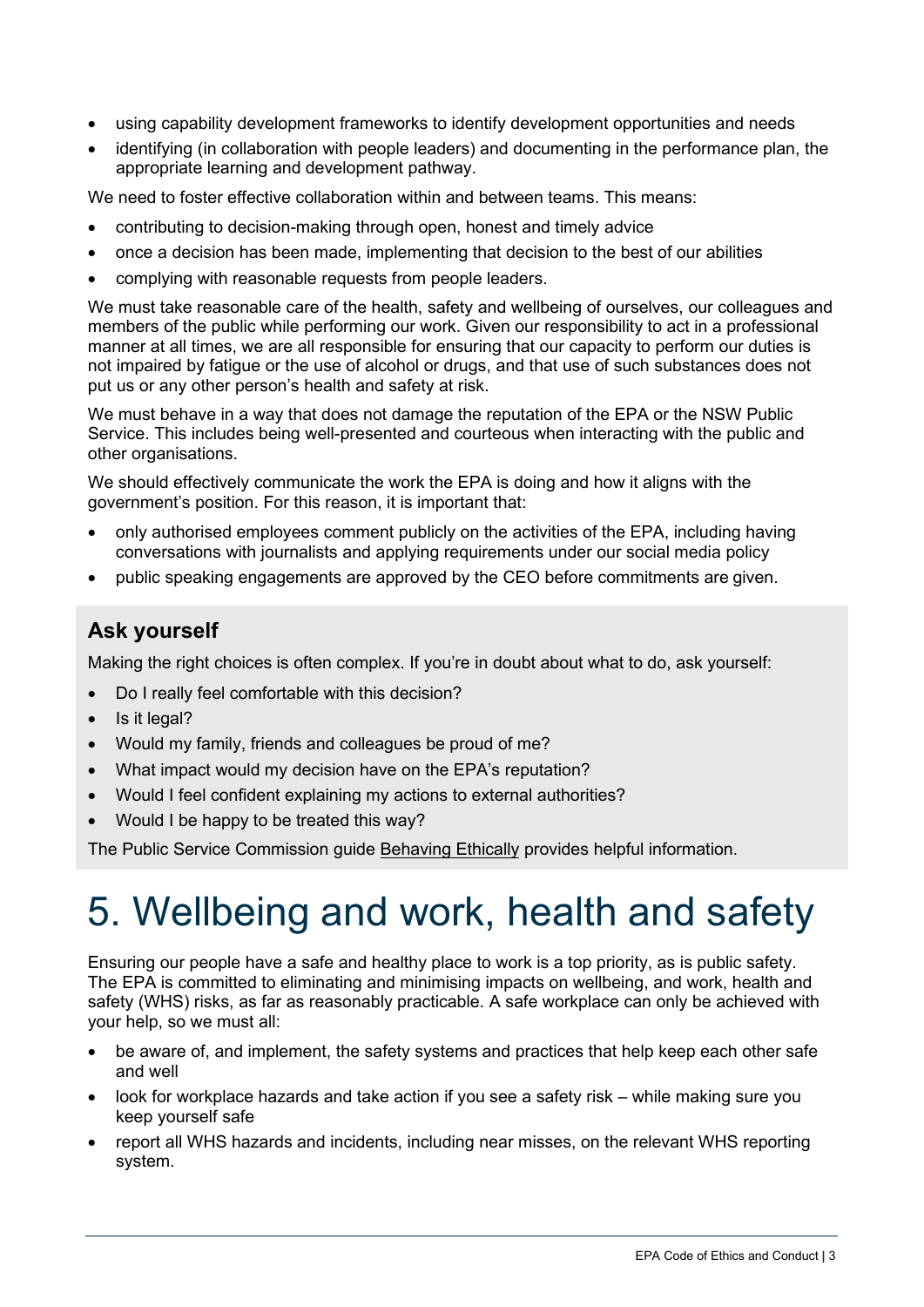People leaders are expected to:

- lead by example and ensure they model safe work practices
- lead all team members to actively identify safety hazards, assess risk, and have in place controls that reduce safety risks faced by our people and the public
- take action if the practices in your team are not consistent with safe work practices
- address any intimidation, bullying or violence in the workplace
- investigate all WHS reports in accordance with EPA safety systems and implement any new safety measures as soon as practicable.

Find out more in the *EPA Wellbeing and Work, Health and Safety Policy*, and the *EPA Respectful Workplace and Anti-Bullying Policy and Procedure Guide*.

### <span id="page-10-0"></span>6. Respect and inclusion

Respect and inclusion are fundamental to a harmonious, productive and psychologically safe workplace where people feel safe to speak up about concerns. We're committed to ensuring our workplace is an environment in which everyone feels they can achieve their potential. The EPA requires that everyone is treated with respect. All forms of violence are unacceptable, and there is zero tolerance for harassment, victimisation, or discrimination.

The EPA works to ensure all workplaces are safe by addressing any matters regarding harassment, victimisation, discrimination or violence in the workplace. The *EPA Respectful Workplace and Anti-Bullying Policy and Procedure Guide* covers these topics.

We are all responsible for:

- treating people with dignity and respect, and contributing to a positive and productive workplace
- making sure people feel valued and are able to fully participate in the workplace
- creating a safe and protective workplace, which means not discriminating against, harassing or victimising anyone on any grounds, such as
	- $\circ$  sex, gender identity or sexual orientation
	- $\circ$  marital status
	- o pregnancy
	- o age
	- $\circ$  race or ethnicity
	- o physical or intellectual disability
	- o political or religious faith or conviction
- encouraging the use of inclusive behaviours and inclusive language
- preventing bullying.

The EPA has zero tolerance for bullying. Workplace bullying is repeated and unreasonable behaviour directed toward an employee or group of employees (or other person(s) you deal with at work), that creates a risk to health and safety. It is considered offensive, intimidating, humiliating or threatening by the recipient or others who witness the actions or are affected by them.

Bullying does not include reasonable management practices such as performance management and disciplinary procedures, or other reasonable management directions.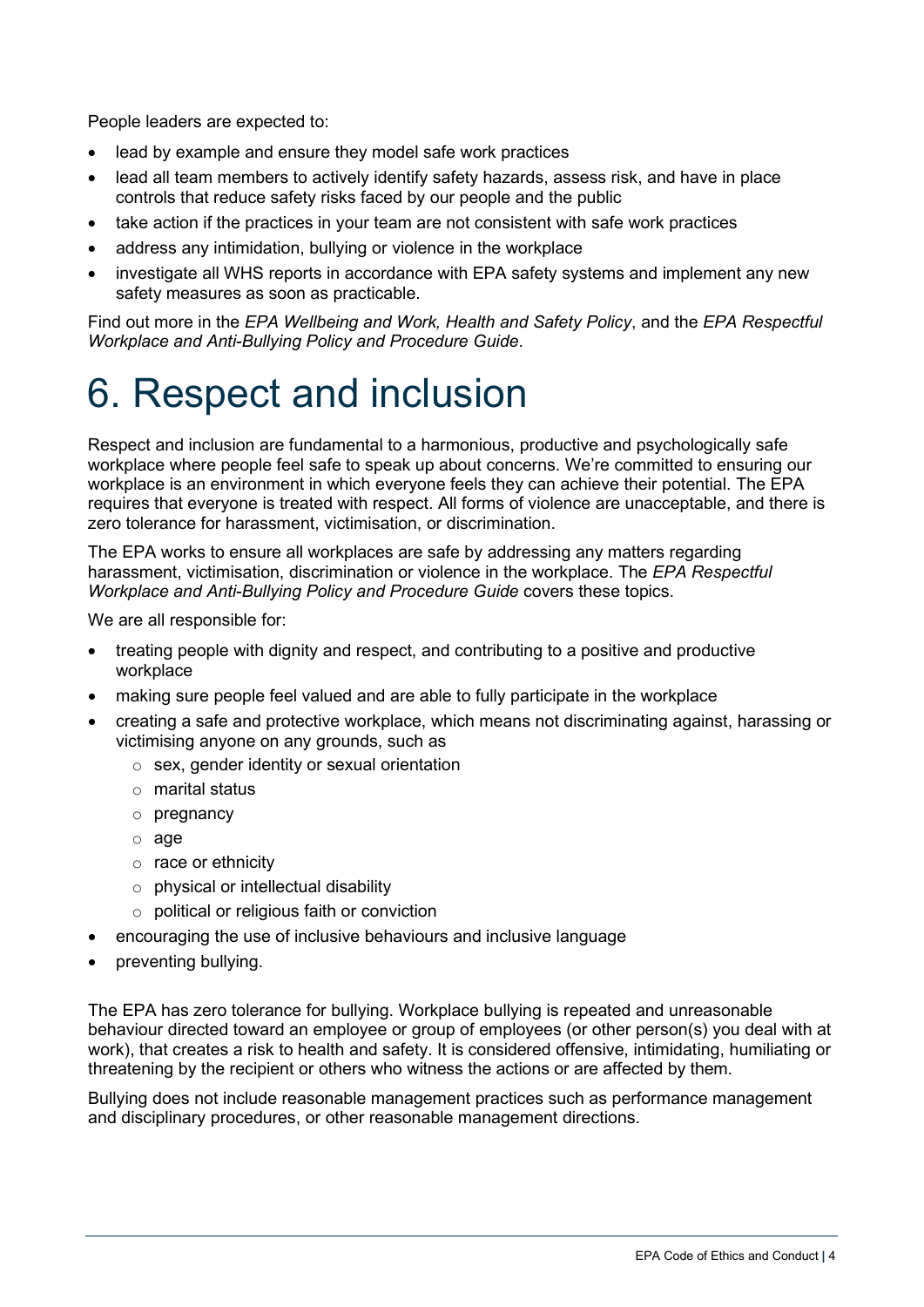In a large and diverse workplace there may be differences of opinions or personal standards of acceptable behaviour between colleagues. The EPA has workplace standards that we all have to follow. It is important that we try to resolve issues calmly, constructively and promptly.

It's not always easy to do, but there are practical steps you can take to resolve issues. Issues can be resolved locally; with the support of specialist advice; or formally. If you haven't been able to resolve an issue or require guidance, contact your EPA people partner.

#### <span id="page-11-0"></span>**Examples of bullying behaviour in the workplace**

Examples of behaviour that could be considered bullying are:

- subjecting another person to ridicule and putting them down in front of colleagues
- using loud and abusive, threatening or derogatory language
- isolating or excluding another person
- leaving offensive messages on email or by telephone, SMS, other messaging services and posting material online
- providing feedback or performance managing in a manner which is not consistent with the Respectful Workplace and Anti-Bullying Policy and Procedure Guide
- controlling or intimidating a person
- limiting a person's ability to perform their role
- subjecting others to practical jokes that are humiliating, dangerous or offensive
- restricting career development such as access to acting opportunities.

People leaders set the tone for their teams; it is important they model good behaviour and nurture a constructive, supportive, and inclusive team culture. Our people leaders are responsible for:

- demonstrating and regularly discussing the standards of behaviour to make sure the standards are clear and well understood
- supporting employees who speak up about potential behaviour not meeting our standards and, where necessary, seeking help from your EPA people partner
- understanding the facts and making sure all parties are treated fairly. In complex and sensitive cases an independent investigation may be helpful, and assistance is available
- supporting employees if inappropriate behaviour has occurred, and working to appropriately resolve issues in a way that protects the wellbeing of employees and improves the effectiveness of the team
- providing clear guidance about the standard of behaviour that is expected. If inappropriate behaviour continues, more serious action may be required and it is important that good records are kept of any relevant conversations
- contacting your EPA people partner if inappropriate behaviour
	- o cannot be resolved to the satisfaction of all parties
	- $\circ$  the potential misconduct is significant; or
	- $\circ$  the behaviour has happened more than once.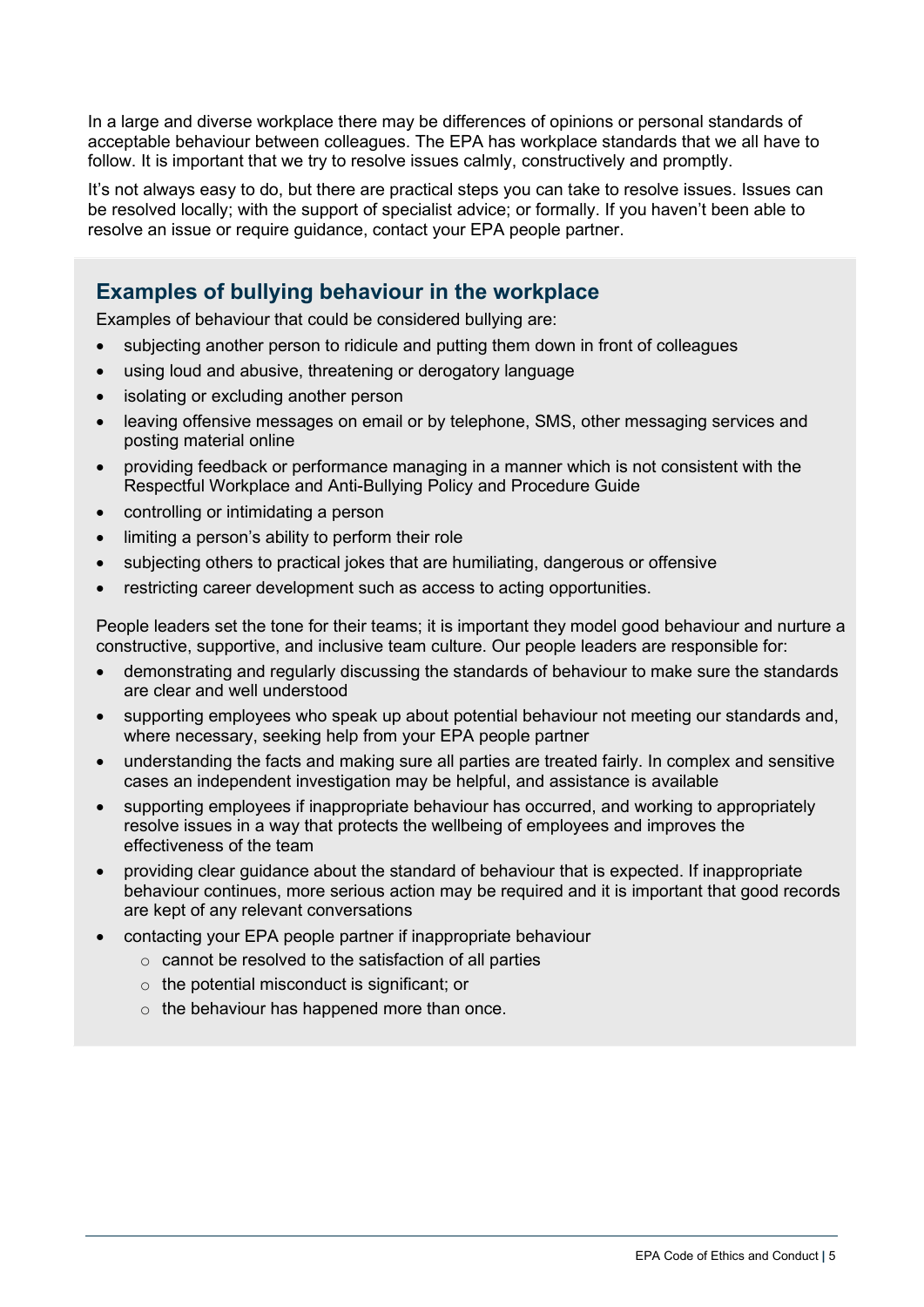#### <span id="page-12-0"></span>**Examples of what is not bullying behaviour in the workplace**

Examples of behaviour that do not constitute bullying are:

- reasonable management direction required to carry out a role effectively and safely
- career development and recruitment decisions based upon merit
- expecting an employee to meet performance goals and work standards, particularly if feedback has been provided on more than one occasion to guide them in satisfactorily completing a task
- providing feedback in a manner which is professional, respectful and supportive, such as
	- o performance development and improvement
		- o performance management
		- o general feedback such as debriefing, 'lessons learnt', continuous improvement (for example, debriefing when something has gone wrong in a given situation or in relation to a specific task, which may include asking the employee to clarify what happened, identify contributing factors, and propose solutions for improved practice in future).

### <span id="page-12-1"></span>7. Managing conflict of interest

#### <span id="page-12-2"></span>**7.1. Conflict of interest defined**

A conflict of interest occurs when an individual's personal interests could compromise their impartial performance of official duties in the public interest. Conflicts are common and can arise, for example, from close personal relationships at work; family relationships; social friendships or animosities; and work done outside the EPA (including volunteering or any political activities).

Conflicts of interest fall into one of three main categories:

- An **actual conflict** of interest exists when an individual's current responsibilities, functions or duties on behalf of the EPA **could be influenced** by their personal interests – regardless of whether the personal interests do in fact influence the individual.
- A **perceived conflict** of interest exists where an individual's current responsibilities, functions or duties on behalf of the EPA **could appear to be influenced** by their personal interests – regardless of whether the personal interests do in fact influence the individual.
- A **potential conflict** of interest exists when an individual's responsibilities, functions or duties on behalf of the EPA **could in future be influenced** by their personal interests.

'Personal interests' may include:

- family relationships, such as those with your partner (spouse or de facto), any child, parent and sibling
- close personal relationships, including those with other persons living in the same household with whom you have a dependant relationship, a close personal relationship at work, or a close social friendship
- memberships of, or partnerships with, corporate entities, charities, recreation or sporting clubs, political associations or interest groups, think tanks, and advisory or decision-making bodies; volunteer activities; ethnic, cultural or religious affiliations
- offers of gifts, benefits or hospitality
- financial interests such as sources of income, financial assets and liabilities, real estate, superannuation funds and other trusts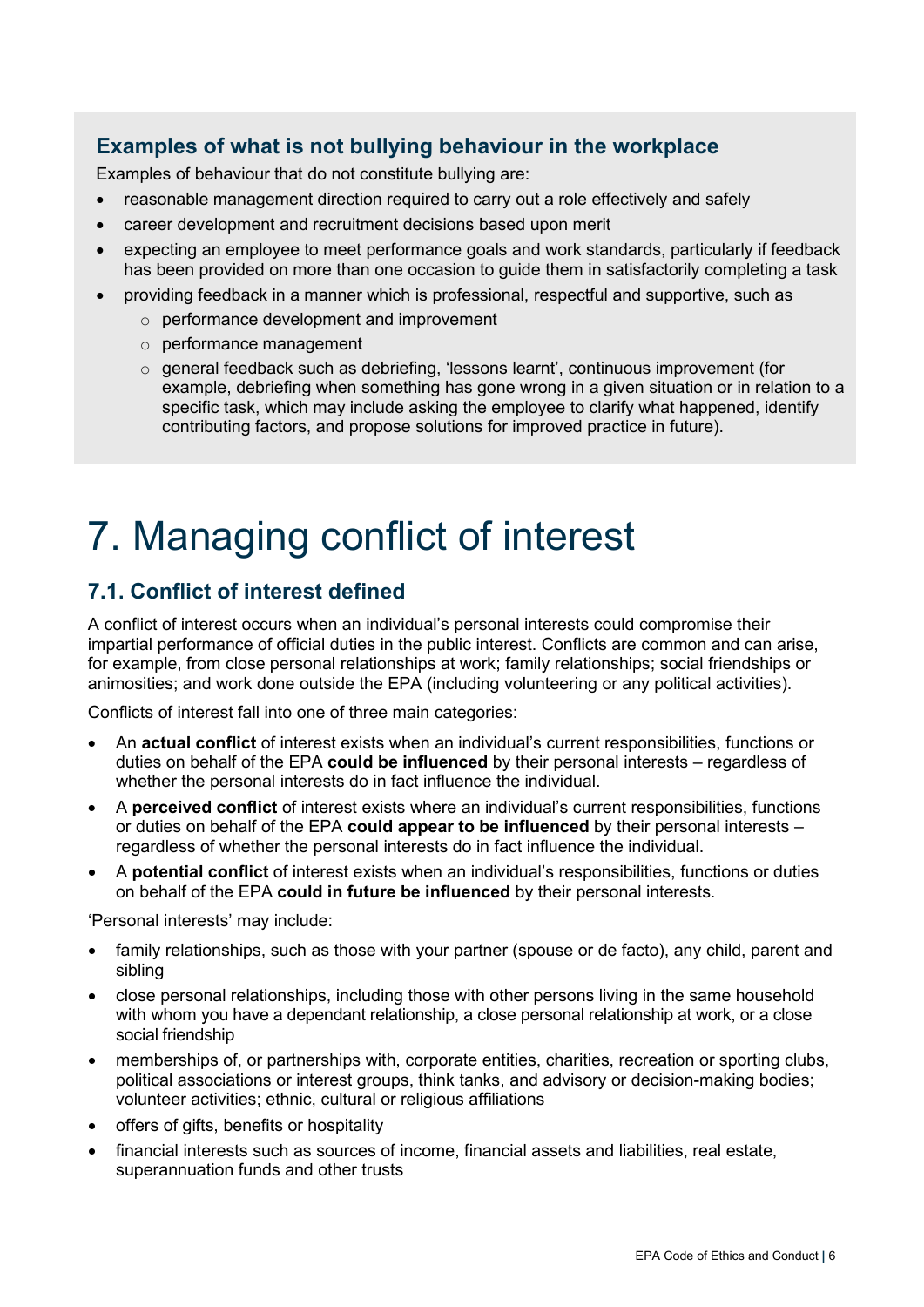- enmity towards, or competition with, other individuals or groups
- avoiding personal disadvantage or gaining personal advantage
- private and secondary employment, and future employment prospects or plans.

Note: The terms 'personal interests' and 'private interests' are interchangeable in most instances.

Conflicts are common and can arise, for example, from close personal relationships at work, family relationships, social friendships or animosities, and work done outside the EPA, including volunteering or political activities.

When we have access to information or are in a position to make decisions, give approvals or authorise expenditure that may benefit or detrimentally affect someone with whom we have a relationship, there is a conflict of interests. This can include for example, decisions involving recruitment, procurement, community grants or regulatory decisions.

Conflicts of interests may arise in a wide variety of circumstances, including private and secondary employment; assessment panels or committees dealing with procurement, grants, sponsorship or recruitment; or internal reviews of decisions or complaints. The policies and procedures for some of these processes have specific disclosure requirements about the existence of conflicts of interests.

Conflicts of interests may also arise in day-to-day regulatory processes of consultation, monitoring, complaint handling, compliance and enforcement activities.

#### <span id="page-13-0"></span>**7.2. Mandatory annual declaration of conflicts**

It is a mandatory requirement for all EPA employees and people to whom the Code applies to make an annual declaration as to whether they have, or do not have, a conflict of interest.

In addition to the mandatory annual declaration, you must declare any actual, reasonably perceived, or potential conflicts that arise, including:

- on commencing employment with the EPA
- as a result of changing circumstances
- when evaluating quotes or tenders
- when participating on recruitment panels.

If we fail to properly manage conflicts, we leave ourselves open to claims of corruption or maladministration. This can affect the reputation of the EPA and individuals. Conflicts must be declared so they can be managed in a careful and transparent way.

There are several ways for conflicts to be managed. Options include:

- register (always) disclose the existence of a conflict; and
- restrict limit involvement in the matter and restrict access to sensitive information, or
- recruit involve independent third parties to participate in, and/or oversee, the matter, or
- remove exclude any involvement in the matter, or transfer to another area of work, or
- relinquish divest the personal interests, or
- resign let go of your official role on behalf of the EPA.

If there is an actual, perceived or potential conflict, you must:

- declare the conflict, and
- discuss it with either your people leader or the people leader of the affected activity (such as the convener of a recruitment panel or chair of a tender evaluation panel)
- detail the proposed action to manage
- comply with the approved course of action for managing the conflict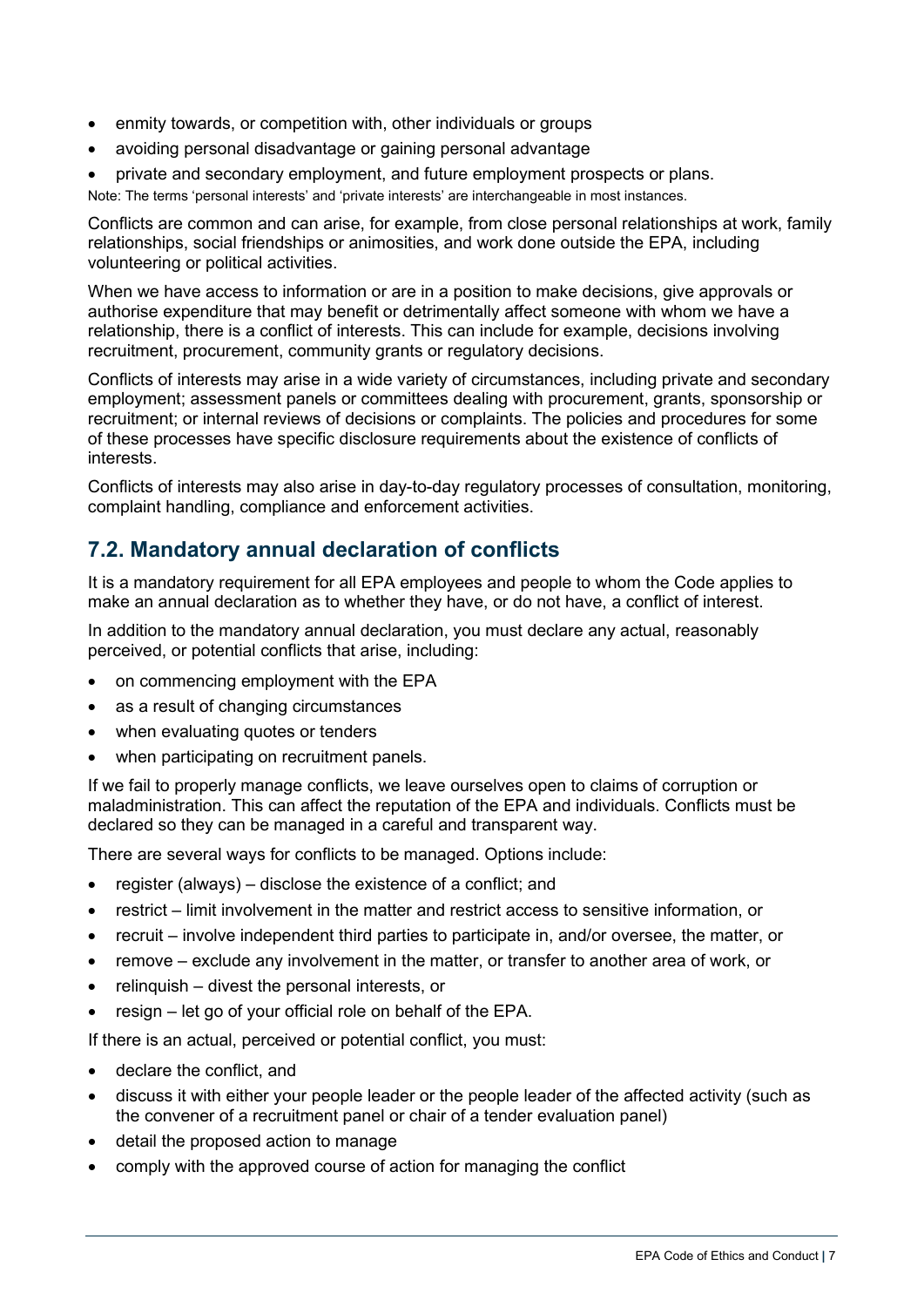always place the public interest over your personal interest.

If you realise you have a conflict of interest that should have been declared previously, you must notify your people leader promptly. It is much easier to fix problems and minimise effects if they are identified early. If in doubt, protect yourself, your team and the EPA by declaring the situation.

#### <span id="page-14-0"></span>**7.3. Arrangements to manage conflicts**

People leaders are responsible for promptly considering conflict declarations from their teams and taking action to ensure appropriate management arrangements are in place and documented.

Any management arrangements should be subject to at least six-monthly review by you and your people leader to assess whether the conflict is still present and, if so, ensure continuing alignment between the management plan and the conflict(s) it addresses.

### <span id="page-14-1"></span>8. Conflict of duty

A conflict of duty can arise when you can make decisions in more than one functional area (sometimes referred to as 'wearing two hats'). Such a conflict can arise, for example, when a person is responsible for both the area that re-classifies something and the area that regulates change.

It can also arise when there is inadequate separation of duties; for example, where a person is in a position to both recommend and approve a transaction.

If a conflict of duty arises it must be properly documented, and all decisions must be made in an appropriate and transparent way.

### <span id="page-14-2"></span>9. Senior executive private interests

In addition to declaring any conflicts, all senior executives must make declarations about private financial, business, personal, and other interests or relationships that have the potential to influence, or could be perceived to influence, decisions they make or advice they give. If you are acting in a senior executive role for six months or more, you must also make this declaration.

These declarations are made annually and as soon as practicable following:

- any relevant change to your private interests
- commencement in a new role; or
- additional new responsibilities.

### <span id="page-14-3"></span>10. Employment outside the EPA

Experience in other sectors can improve people's contribution to the EPA. Also, more people are changing from full-time work to more complex and flexible arrangements that better meet their individual needs.

While the EPA will consider applications made by employees who wish to perform paid work elsewhere (secondary employment), you must gain approval before accepting paid work. This ensures that there is no conflict of interest that cannot be managed, and that the extra work will not inappropriately affect your work with the EPA.

You must reapply if you transfer to a new position, business unit or division within the EPA.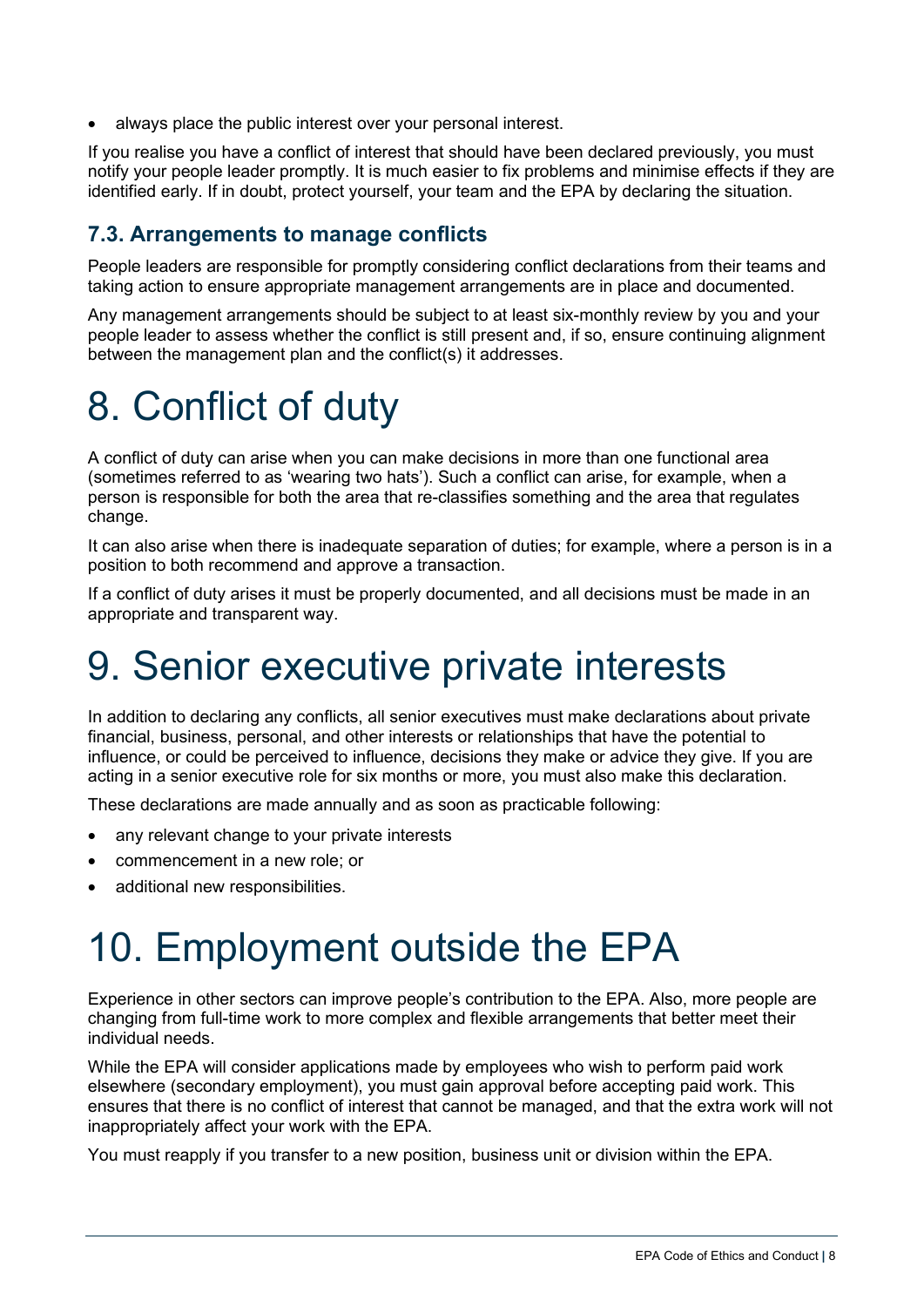Directors will determine applications for secondary employment in a timely way and will not unreasonably withhold approval.

If you are casual and part-time you may engage in additional employment outside of your hours of duty providing there is no adverse effect on your regular duty and no conflict of interests exists.

### <span id="page-15-0"></span>11. Gifts, benefits and hospitality

Receiving invitations or offers or actual gifts, benefits or hospitality in the course of your work can be perceived as inappropriately influencing your decisions or actions (such as choosing from which supplier to buy), a conflict of interests or even corruption. This can harm your personal credibility and reputation as well as that of the EPA. You are required to report offers of gifts, benefits or hospitality to your people leader.

Offers (other than light refreshment) should be politely refused unless doing so would cause offence, as in the case of meeting with visiting delegations from overseas. If you need to accept an offer, ensure you notify your people leader and complete a declaration form within 10 working days. Your people leader will discuss with you the appropriate course of action.

High-risk areas and activities where you should never accept gifts or benefits include:

- regulatory functions (for example, those carried out by licensing or compliance officers)
- procurement and/or disposal of assets
- negotiating and/or managing contracts for public–private partnerships
- administration or approval of grants and similar funding applications
- **recruitment**
- negotiating and/or managing the delivery of products and services.

### <span id="page-15-1"></span>12. Criminal offences and bankruptcy

If you are charged with, or convicted of, an offence punishable by imprisonment for 12 months or more, you are required to notify the **EPA CEO**, even if the offence was committed in your personal capacity. You are also required to notify the CEO if you are declared bankrupt or enter into an arrangement with creditors. If a less serious criminal charge is brought against you, you should raise this with your people leader if it may affect how you do your job.

### <span id="page-15-2"></span>13. Flexible workforce

The EPA promotes a flexible culture that embraces different ways of working. Everyone has the right to request flexible working arrangements that:

- support the needs of the team, the EPA our customers and the individual
- maintain or improve services delivery
- uphold our work health and safety standards
- are in harmony with our employment conditions and legislation.

People leaders should consider requests promptly and provide feedback where the proposed arrangement is not considered appropriate.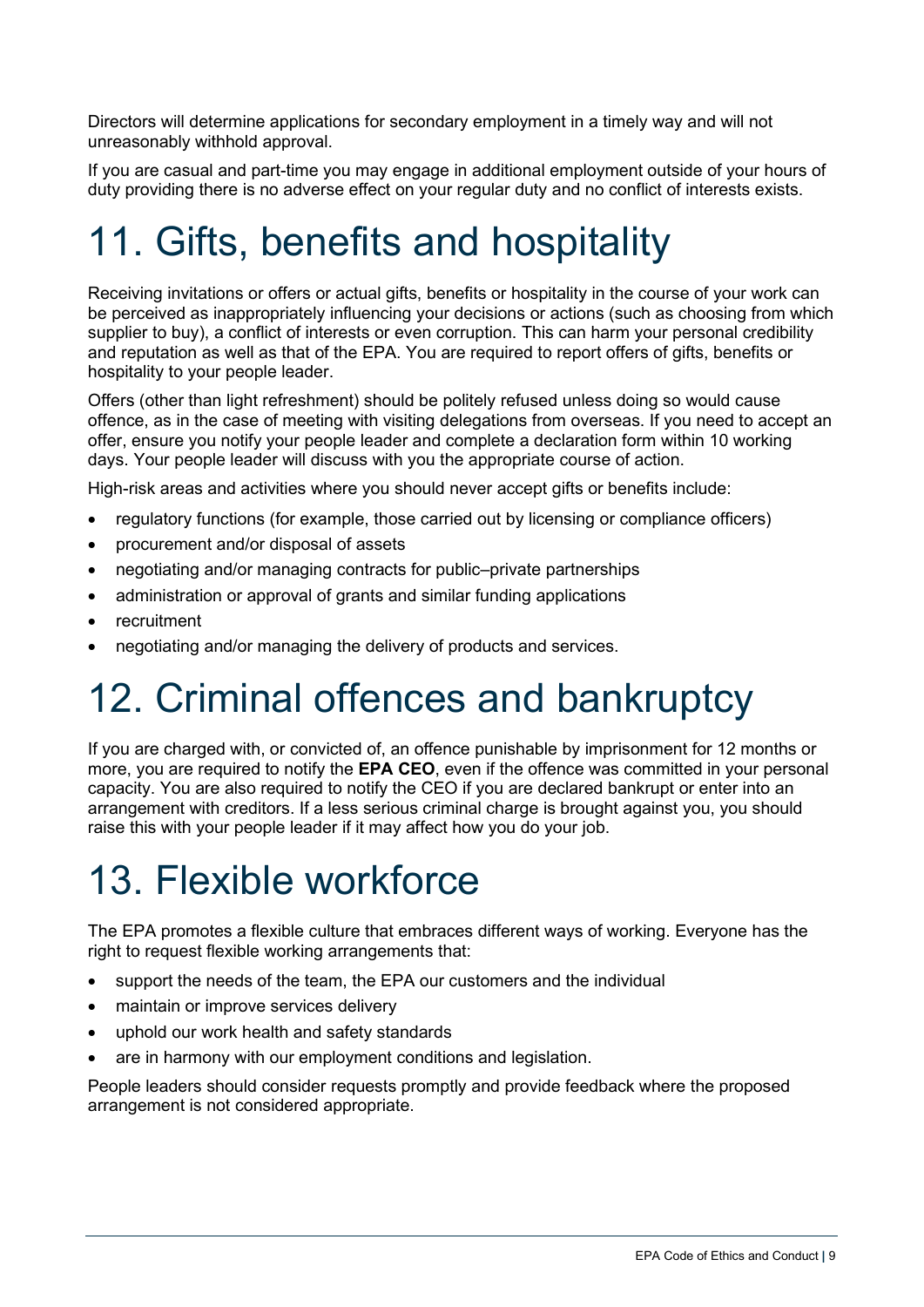### <span id="page-16-0"></span>14. Leaving the EPA, transfer and secondment

Before leaving the EPA, you must complete several tasks, including submitting certain information through the Exit Notification and Exit Checklist. This includes when you transfer to another agency or have a temporary secondment. This will help finalise any payments as close to your departure date as possible. People leaders are responsible for ensuring the tasks are completed.

#### <span id="page-16-1"></span>**14.1. Post-separation employment**

Post-separation employment is when a public servant resigns or 'separates' from the NSW Public Service and becomes employed outside government.

If an EPA employee resigns to work for an organisation outside the NSW Public Service that has a business or regulatory relationship with the EPA, for the period that they are still employed by the EPA that employee must:

- disclose this as a potential conflict of interest when they resign
- not discuss EPA matters with their future employer
- ensure their manager is aware of any specific matters they are working on that may give rise to a conflict of interest.

The employee's people leader should take stock of their information holdings and access, and place controls on this access if appropriate.

Where a new role will present a significant and unmanageable conflict or perceived conflict of interest, it may be appropriate for the employee to leave immediately without any notice period. An instance would be if an employee is going to work in an organisation that the EPA regulates.

Former EPA employees have ongoing confidentiality obligations including not disclosing the EPA's intellectual property.

### <span id="page-16-2"></span>15. EPA resources

It is vital that we use public money carefully to maintain trust and to maximise cost efficiency.

Every person is responsible for using resources efficiently. While individual decisions about the way we use our resources may have relatively small effects, they all add up. Before using EPA resources ask yourself the following questions:

- Do I really need this?
- Is there a smarter, more efficient way of doing this?
- What is the real long-term cost of doing this not just the upfront cost? For example, are there maintenance costs, ongoing licensing fees, or extra administration resources needed?
- Am I getting value for money?
- Have I got the right people with the right skills doing the job?
- Am I managing my contracts properly to ensure we get the best outcome?
- Is this consistent with EPA and government priorities?
- If you need more information, please contact the finance team.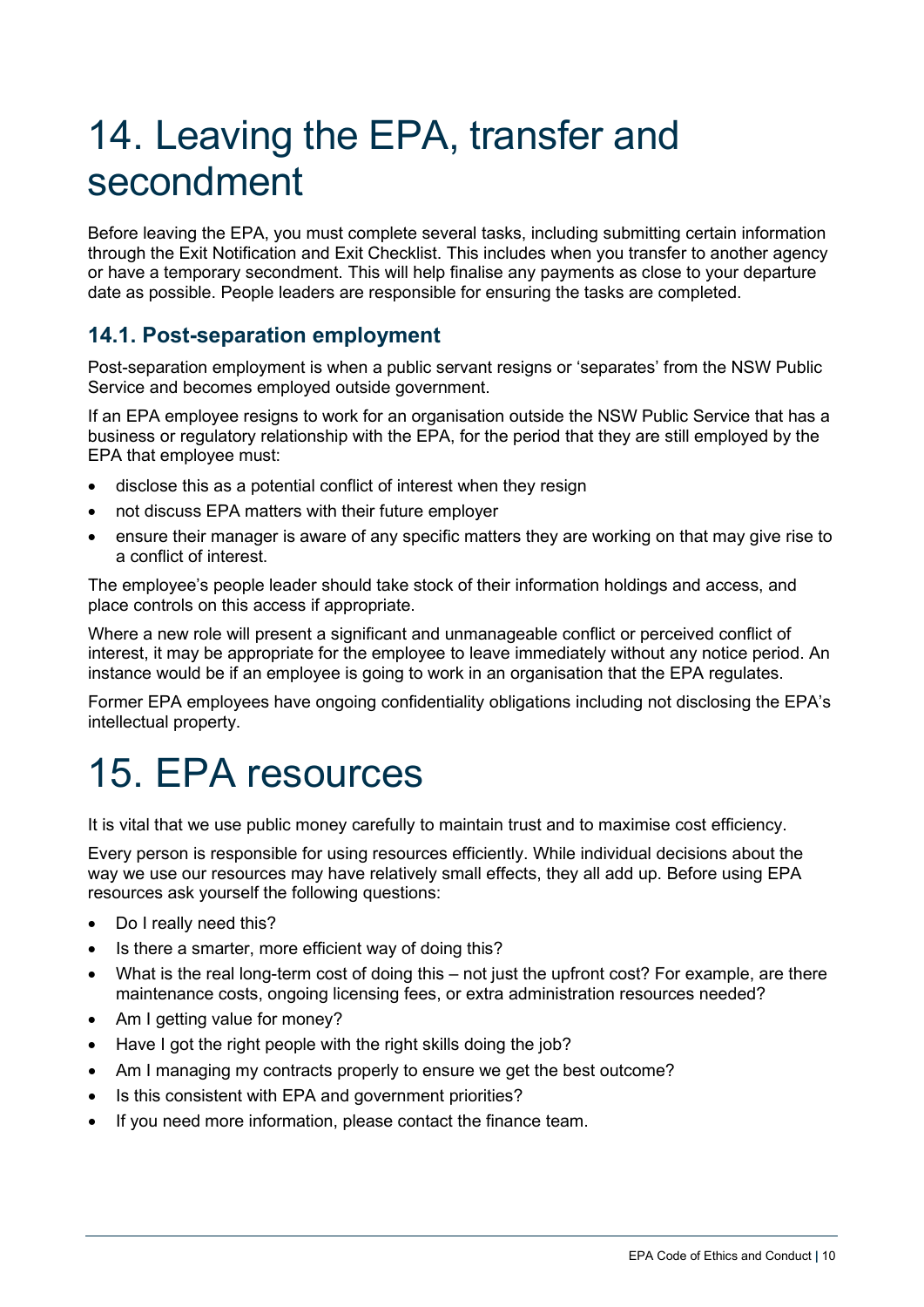#### <span id="page-17-0"></span>**15.1. Appropriate use of resources**

EPA resources should only be used for the EPA's purposes. These resources include things such as vehicles, digital devices, photocopiers and purchase cards. If you are unsure whether an activity or expenditure is appropriate, have a conversation with your people leader.

For example:

- Providing modest in-kind support for appropriate local community events and charities may be acceptable, with written approval from an Executive Director.
- Fleet vehicles are to be used in accordance with the EPA Fleet Policy and are to be driven in a safe manner and in accordance with the road rules.
- Brief use of an EPA phone for a personal call or appropriate use of the internet during breaks is acceptable as long as it does not interfere with work, including that of the people around you.
- Some hospitality and entertainment may be acceptable if it generates direct benefits that contribute to the EPA achieving its strategic objectives and is approved in writing.
- Paying for employee social events or buying gifts for EPA employees from EPA funds is not appropriate under any circumstance.

To ensure that we have a safe and inclusive workplace, it is important that the EPA's digital devices and tools, including the internet, are not used to create, browse or download illegal, inappropriate or offensive material.

#### <span id="page-17-1"></span>**15.2. Appropriate use of EPA-branded clothing**

EPA-branded clothing can be worn when carrying out work-related tasks. It should not be worn when engaged in off-duty conduct that could bring the EPA into disrepute, by virtue of you being identified as working for the EPA, nor where there could be a perceived or real conflict of interest. It should not be worn when socialising, and must never be worn while drinking in a public bar or hotel.

### <span id="page-17-2"></span>16. Budget

Budgets are allocated to ensure that we apply resources in a way that will deliver the EPA's priorities. It is important that:

- you plan to deliver your functions and participate in the budget process
- once the budget is set, you comply with your budget and budget controls, including net cost of service, gross expense limit, labour expense cap and any capital authorisation expenditure limit.

Sometimes, despite the best planning, circumstances change. If it becomes likely that you will not be able to spend your budget within the agreed time frame, let your people leader and finance business partner know as soon as possible so the excess funds may be reallocated to priority tasks. Similarly, let your people leader and finance business partner know if you think you may go over your budget. They will provide advice to ensure you can meet your budget target or, where available and appropriate, secure additional funding:

- by a reallocation from within your division, or
- by decision of the Executive supported by recommendation by the Chief Financial Officer.

Please contact the finance team for your area for more information.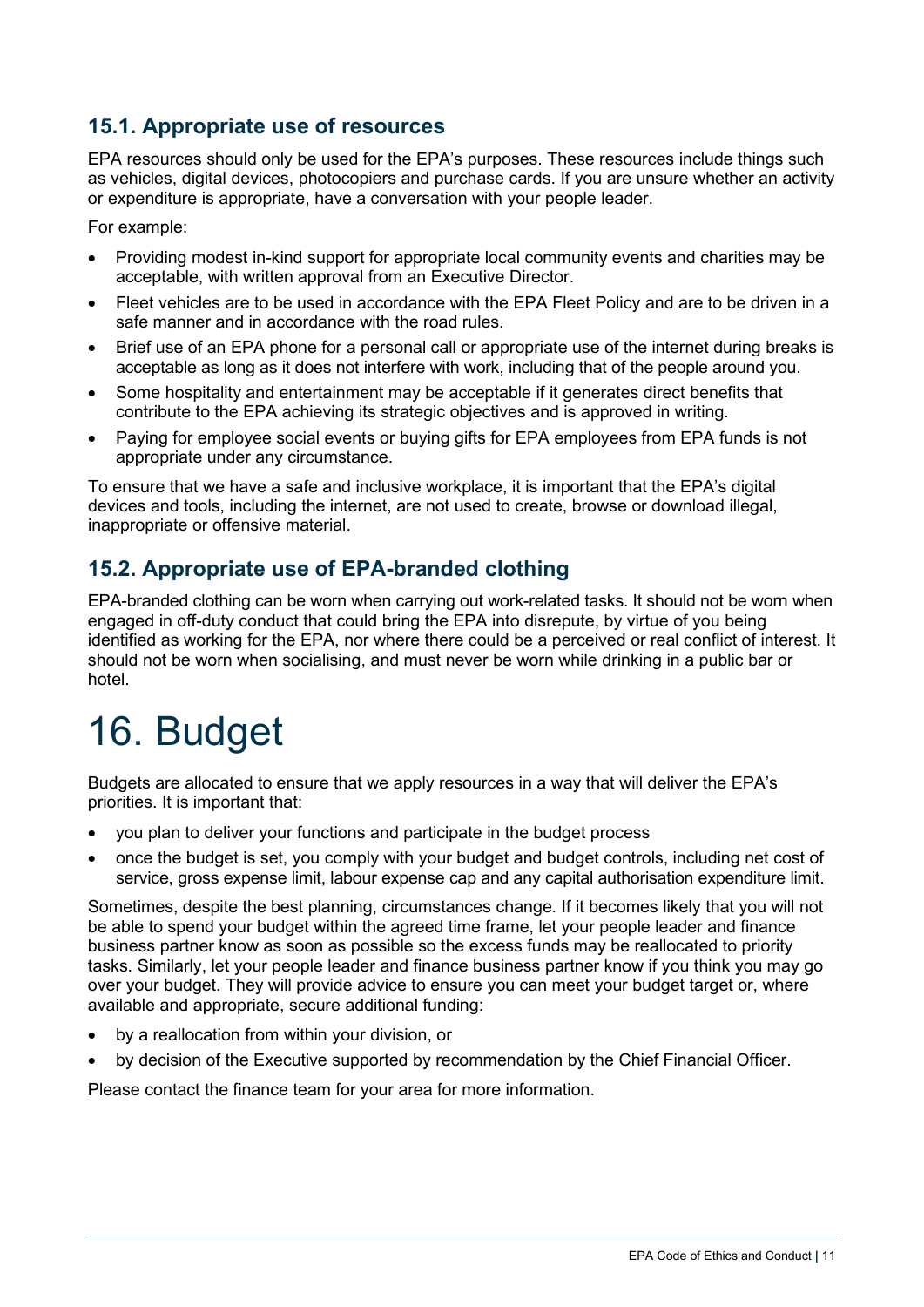### <span id="page-18-0"></span>17. Buying goods and services

The EPA routinely buys (procures) goods and services to help us conduct our business. These can range from routine office supplies to consultancies and contingent labour. It is important for both successful program delivery and our reputation that public money is spent wisely, ensuring we get value for money and receive quality goods and/or services. There are a few simple rules that will help you do the right thing:

- **Plan ahead**. For high-value, complex, goods or services it is important to plan ahead as the procurement process can take time. Failing to plan ahead can lead to pressure to cut corners down the track. This can include, for example, splitting bills to avoid more rigorous assessment processes or signing a contract before all the details are finalised. Cutting corners is likely to cause problems in the future. It may also be illegal or corrupt and could cost you your employment.
- **Buy the right thing**. This seems obvious, but for more complex purchases it is important to be clear about things such as what is required, when it's required, who is doing the work, the standard of work, and when payments are to be made. Legislation and Advice can help with the contract, but it is your responsibility to make sure you are buying what you need, when you need it, and to have thought about the risks.
- **Use the right process**. Different procurement requirements apply to ensure probity, transparency and accountability. The requirements depend on a range of factors such as the type of goods or service, their value and their risk profile. You must comply with these requirements. For some high-value procurements there are also public notice requirements.
- **Understand your budget responsibilities**. You must not agree to buy something unless you have the delegation to spend that amount and you have available budget. To prevent unexpected budget pressures in future years, consider any additional costs that will result from the expenditure, including additional direct recurrent costs, indirect operating costs, and life cycle and future replacement costs.
- **Get help if you need it**. Procurement can be a complex process, but there are subject matter experts who can help. The first contact for procurement questions is the DPE Procurement Partner. Talk to them early. Support from Legislation and Legal Advice Branch may also be needed for complex or high-risk matters.
- **Make sure you get what you paid for at the agreed price**. Your responsibilities do not end when you sign the contract. Before you make any payments, you must check you have received what you have paid for, and at the agreed price. Once you have paid it is much harder to rectify any problems. If there is a contract dispute that cannot be appropriately resolved, contact Legislation and Legal Advice Branch.

### <span id="page-18-1"></span>18. Intellectual property and copyright

Whole-of-government principles apply to the creation, management and use of intellectual property, which includes copyright, trademarks, patents, plant breeders' rights and designs.

The State of NSW and the EPA own all intellectual property you create in the course of your work. Anyone who becomes aware of, or suspects, misuse of the EPA's intellectual property must immediately notify their people leader.

The State's or the EPA's intellectual property may only be licensed or used by a third party with the relevant approval. Licences for third parties to use Crown copyright or trademarks will often be free. However, if you think the intellectual property should be commercially licensed, discuss this with your senior executive or talk to Legislation and Legal Advice Branch.

If a collaboration with a third party will result in the creation of intellectual property, ownership of the intellectual property should be dealt with in the contract. Government contracts include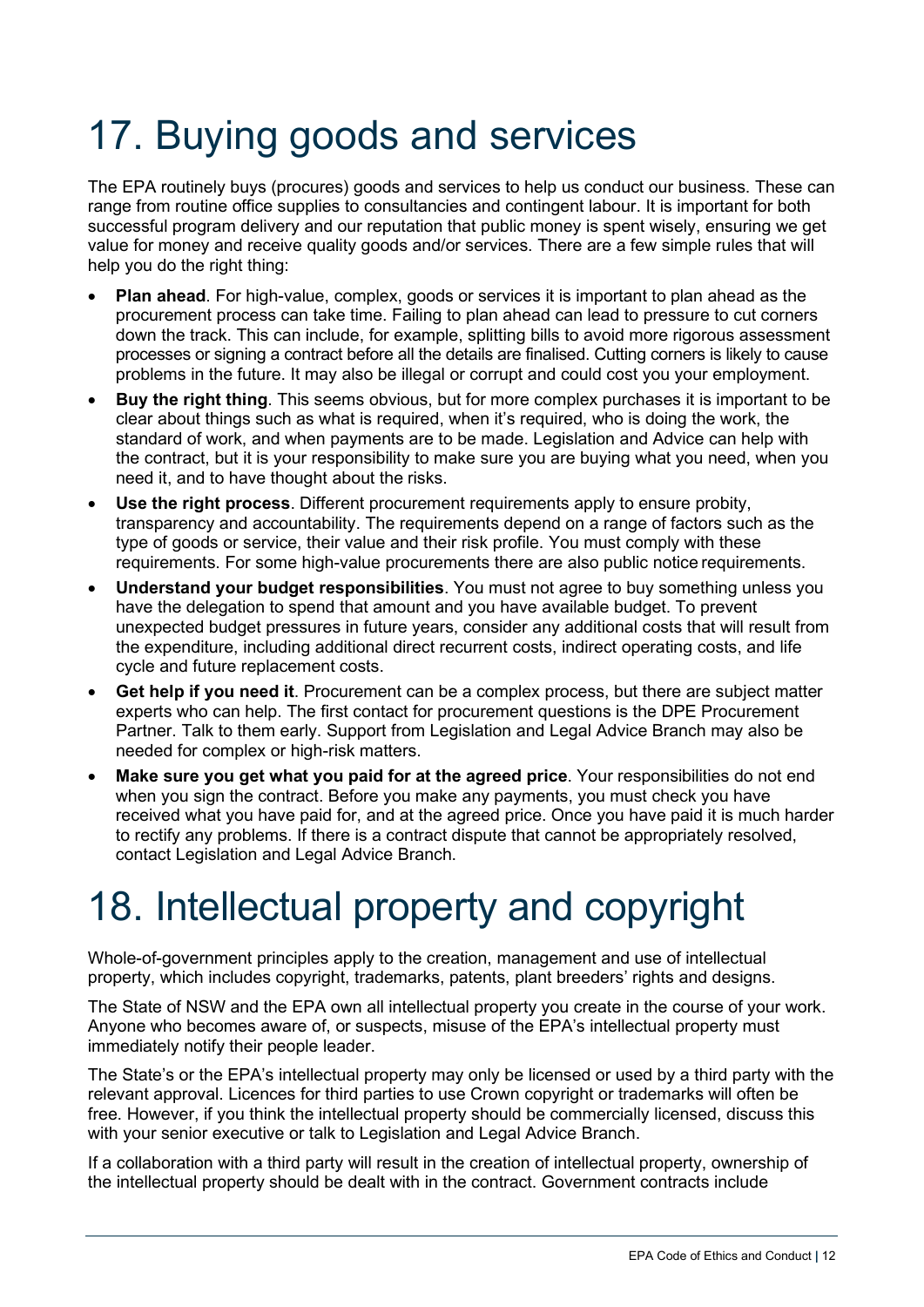standard terms which reflect government policy and should not be modified unless there is good reason to do so. Contact DPE Procurement in these cases, noting that support from Legislation and Legal Advice Branch may also be needed.

It is also important that we respect and comply with others' intellectual property rights (even if intellectual property material is publicly available on the internet, for example). This includes the cultural material of Aboriginal and Torres Strait Islanders.

Familiarise yourself with the principles contained in the *[Intellectual Property Management](https://arp.nsw.gov.au/c2005-06-intellectual-property-management-framework-nsw-public-sector)  [Framework for the NSW Government Sector](https://arp.nsw.gov.au/c2005-06-intellectual-property-management-framework-nsw-public-sector)*.

### <span id="page-19-0"></span>19. Managing grant and funding agreements

The EPA uses grant programs to promote and achieve its community, environment and conservation objectives. The partnership between the EPA and a grant recipient allows external participants to contribute to, and participate in, environment and conservation initiatives with the NSW Government.

The *[EPA Grants Management Policy](https://www.epa.nsw.gov.au/-/media/epa/corporate-site/resources/epa/epagrantspolicy.pdf?la=en&hash=AAB100F249C263E1C6ADA0E130E406149373C03B)* outlines what the EPA considers when establishing and funding grant programs.

If you are responsible for programs that provide grants or other funding you must ensure that:

- program guidelines are approved at an appropriate level, consistent with the decision that established the program
- the guidelines include a probity framework
- the team understands the probity requirements
- funding is being allocated appropriately and consistently with any guidelines and the probity framework
- agreements include terms and conditions that reflect the purpose of the grant or other funding; the EPA's requirements for reporting, acquittal, and sanctions (if any) for breach of the agreement
- grants and funding agreements require ongoing management to ensure that the funds are being applied for the purpose for which they were given.

### <span id="page-19-1"></span>20. Managing information

The government promotes the use of information to improve its services and benefit the people of NSW. We are responsible for managing information held by the EPA, which includes protecting it and making it publicly available under certain circumstances.

#### <span id="page-19-2"></span>**20.1. Records management**

Our decisions can have huge consequences on the whole State and we need to be able to show how they were arrived at. We do this by creating, capturing and managing records in accordance with the *EPA Records Management Policy*.

Records may be held in information systems or they may be in paper or other physical form. Either way, we all need to contribute to protecting records and information held in any information system, digital devices including mobile phones, workplace or storage area used by the EPA. For example, you should lock your computer if you are leaving it unattended, maintain your own password security and never use other people's passwords. Electronic devices and paper files or documents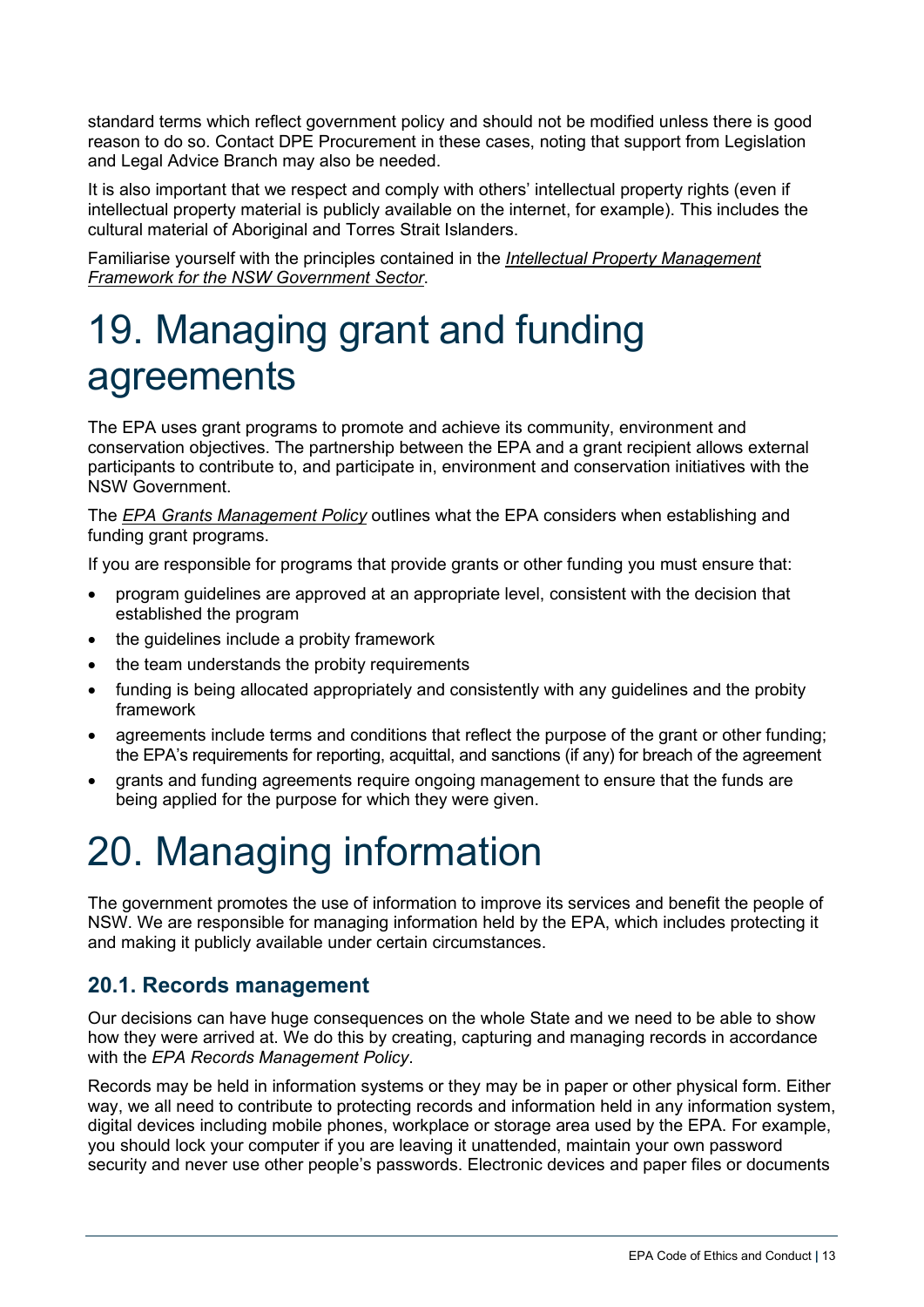may hold sensitive information or state records and should only be disposed of in accordance with the approved procedures.

Digital records must be held in an appropriate business system or in an electronic document and records management system (such as HPE Content Manager (CM9) or EPIC). Physical records are to be stored in a way that protects their integrity, while their location is to be recorded in a relevant CM9 or EPIC file. This is important to enable records to be retrieved when required.

The more significant the decision, meeting or action, the more detailed records should be. Records include emails, draft and final versions of documents developed on collaborative platforms or elsewhere, meeting minutes, and notes of instructions given verbally or via text message.

#### <span id="page-20-0"></span>**20.2. Classified and sensitive information**

When dealing with information which is sensitive – such as in a briefing note, email, presentation or board paper – it is important to apply the correct dissemination limiting markers (DLM) in accordance with the *[NSW Government Information Classification, Labelling and Handling](https://www.digital.nsw.gov.au/sites/default/files/2021-06/NSW%20Info%20Classification%20Labelling%20and%20Handling%20Guidelines%202020%20V2.1.pdf)  [Guidelines](https://www.digital.nsw.gov.au/sites/default/files/2021-06/NSW%20Info%20Classification%20Labelling%20and%20Handling%20Guidelines%202020%20V2.1.pdf)* to ensure the information is handled in the appropriate way. The DLMs in use are:

- Sensitive NSW Cabinet
- Sensitive Legal
- Sensitive Law enforcement
- Sensitive Health information
- Sensitive Personal
- Sensitive NSW Government.

#### <span id="page-20-1"></span>**20.3. People leader responsibilities and records management**

People leaders are responsible for ensuring:

- employees understand their records management responsibilities, the scope of information and records in their operations and how these should be captured and stored in an approved records system
- employees have access to the records they require to perform their role
- 'vital records' related to their area of responsibility are identified and logged. Note: Vital records are documents that are essential for the ongoing effective functioning of the EPA. They may include significant long-term agreements, delegations and undertakings to courts or oversight bodies such as [ICAC](https://www.icac.nsw.gov.au/) or the [NSW Ombudsman.](https://www.ombo.nsw.gov.au/)

#### <span id="page-20-2"></span>**20.4. Confidentiality and privacy**

We collect a wide range of business and personal information while carrying out our functions. The public expects us to handle their information carefully, in much the same way as you expect your medical information to be kept private. This means we must have effective safeguards in place to prevent unauthorised or inappropriate use, access and disclosure of that information (including through social media: for more details, refer to the *Social Media Policy*).

Breaching confidentiality can seriously harm public trust in us and make it harder to obtain information we need to do our jobs. For business information, breaches of confidentiality may result in claims for damages. Disclosing personal or health information may be an offence under the *Privacy and Personal Information Protection Act 1998* (PPIP Act) and the *Health Records and Information Privacy Act 2002*.

You should not disclose business or personal information that is not already publicly available, unless this has been approved for release. However, where it is reasonably necessary to advise a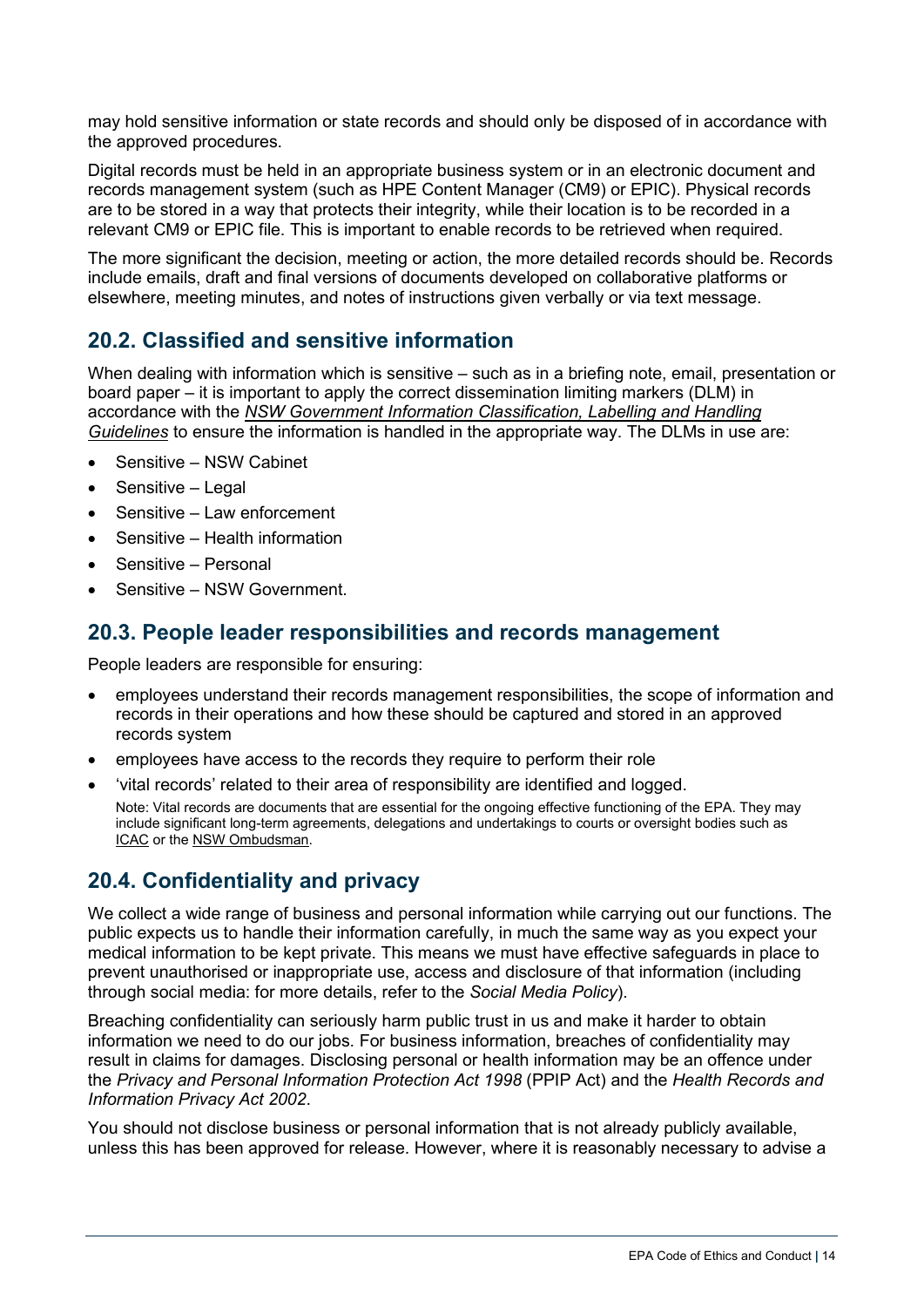complainant of the progress or outcome of a complaint, the PPIP Act (s 24) allows for the limited disclosure of some personal information.

You must also adhere to [Premier's Memorandum M2006-08](https://arp.nsw.gov.au/m2006-08-maintaining-confidentiality-cabinet-documents-and-other-cabinet-conventions) regarding confidentiality of Cabinet documents.

The instrument *[Authorisation Under the Government Information \(Public Access\) Act](https://environmentnswgov.sharepoint.com/sites/INSITE-EPA/Intranet%20Library/Documents/Authorisation%20to%20exercise%20GIPA%20Act%20functions%207%20Sep%202017.pdf#search=authorisation%20to%20exercise%20gipa) 2009* defines who in the EPA has the authority to release information. These are the basic principles:

- Only release information if you are authorised to do so or have approval.
- Only use information you have access to for EPA work purposes.
- Ensure confidential and personal information is handled in a way that prevents unauthorised access or release. Among other things, you should
	- $\circ$  build in privacy considerations during the design phase of initiatives (e.g. state at the outset whether the EPA will publish submissions it invites on a public consultation paper); and
	- $\circ$  consider that confidential information includes Cabinet submissions and associated documentation, and these are provided to employees on a need-to-know basis. More information is available from Strategic Coordination Unit within Governance, Risk and Planning.
- Only collect personal information if it's necessary for a lawful purpose directly related to EPA functions.
- Report breaches of confidentiality or privacy to [Governance, Risk and Planning](mailto:GovernanceRisk.planning@epa.nsw.gov.au) immediately.

#### <span id="page-21-0"></span>**20.5. Requests for information**

#### **20.5.1. Receiving and referring information requests**

The EPA receives requests to release information in a number of ways. All formal legal notices – including subpoenas – should be immediately referred to the Director Litigation in Legal and Corporate Division, except for:

- matters where a case lawyer is allocated, in which case the notice should go to them
- 'GIPA' applications under the *Government Information (Public Access) Act 2009* (GIPA Act), which should be sent to [gipa.privacy@epa.nsw.gov.au](mailto:gipa.privacy@epa.nsw.gov.au)
- Parliamentary Standing Order 52 notices, which should be sent to [gipa.privacy@epa.nsw.gov.au](mailto:gipa.privacy@epa.nsw.gov.au)
- notices from the Audit Office, which should be sent to [audit.compliance@industry.nsw.gov.au.](mailto:audit.compliance@industry.nsw.gov.au) Note: This is a DPE service provided to the EPA.

#### **20.5.2. Helping with information requests**

If you are asked to help with an information request, it is important you make rigorous searches for all records relevant to the request. Do this in the required time frames, ensure all documents within scope are assessed, and provide a thorough response. This provides a complete record in case a response is subject to external scrutiny and comment, for example by Parliament, the NSW Civil and Administrative Tribunal, the Information and Privacy Commission, ICAC, or the NSW Ombudsman.

#### **20.5.3. People leader responsibilities and information requests**

People leaders are responsible for:

- certifying that appropriate searches are undertaken and documented
- providing the Information and Access team, within the Governance, Risk and Planning Branch, with information about the documents that may be relevant, whether or not they are released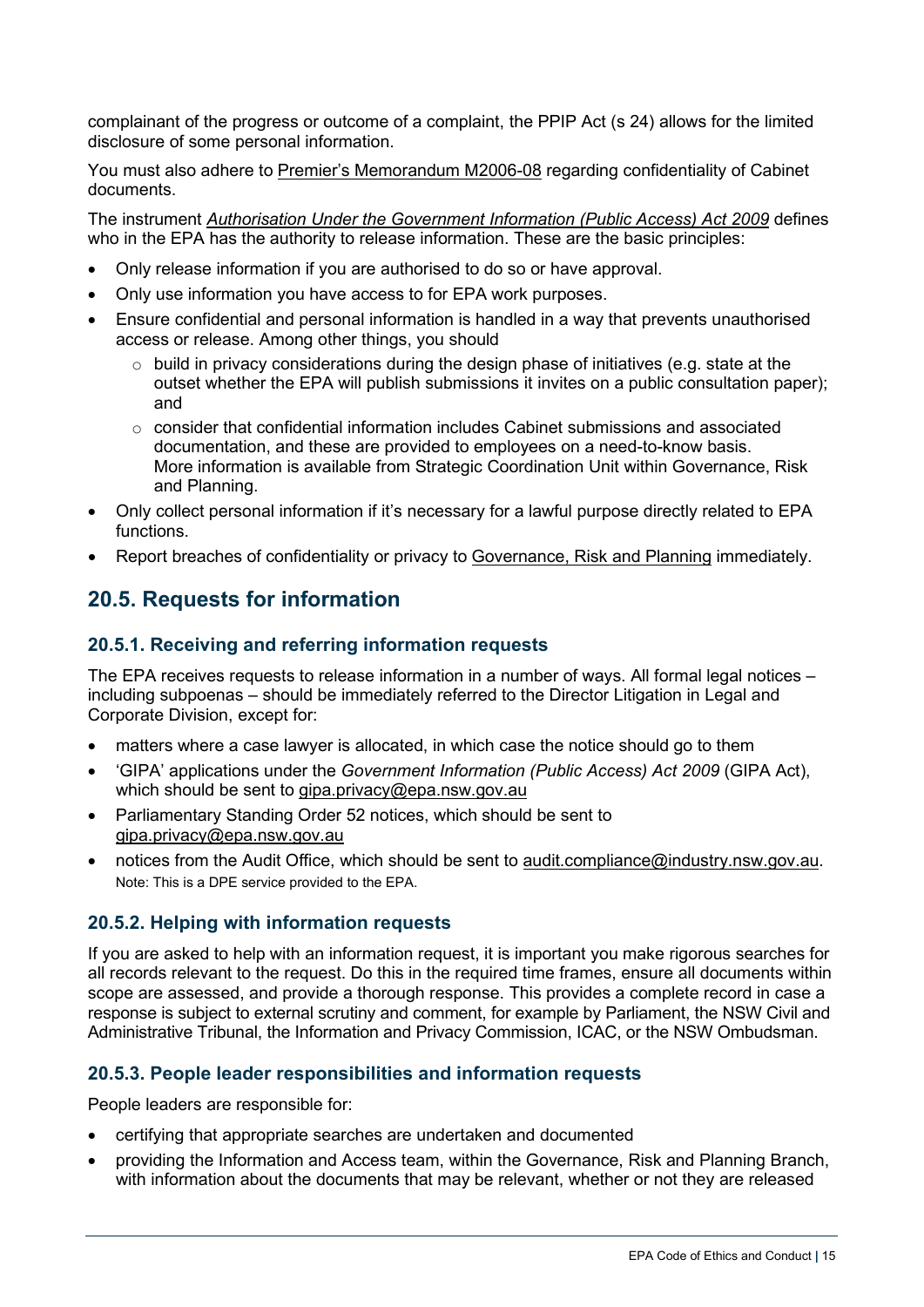- advising the Minister's office of the potential release of the documents
- providing documents to the Information and Access team within the required time frames.

#### **20.5.4. Advice about managing information requests**

The EPA often receives informal requests for information about issues that affect or interest people. While the EPA supports transparency, it is important to ensure that sensitive information (such as personal information, legal advice, Cabinet documents or information that is confidential or commercial-in-confidence) is not inappropriately released. Contact the Information and Access team for [advice to help you manage information requests.](https://intranet.dpie.nsw.gov.au/ethics-conduct/managing-information/information-access)

#### **20.5.5. Potential release of EPA documents to the public**

Every time you create a new record, keep in mind that it could be released to the public. Wherever possible, documents originating from within the EPA should be written in the expectation they may be released publicly in some format at some stage. Records include work emails, texts and posts, and correspondence, while policy and procedure describing how the EPA makes decisions and delivers services must be made available to the public as mandatory open access information.

#### <span id="page-22-0"></span>**20.6. Cybersecurity**

Cybersecurity is a rapidly evolving challenge. It is important that we take some simple steps to help protect our systems and information. These include that you:

- Don't share or re-use your work passwords across different accounts or for non-work related information systems.
- Use multifactor authentication where possible.
- Physically secure your device if you are travelling for work with it, to reduce the chance of it being lost or stolen along with all your data.
- Never plug in devices from unknown sources, including USBs or external hard drives given as gifts or found lying around.
- Don't use public wi-fi with sensitive data. Cyber criminals can impersonate a legitimate wi-fi hotspot, or attack a connection that is not appropriately secured.
- Think twice before opening email attachments and or links. Phishing emails are becoming increasingly difficult to detect, so be careful when opening email attachments and clicking links as this can result in a malware infection, fraud, and losing credentials or sensitive data.
- Seek advice via the Cluster Corporate Services (CCS) Portal before purchasing or using any new information, communications and technology services, software or devices, to ensure they are secure and meet our cybersecurity requirements, now and in the future.
- Report violations of cybersecurity policies, cybersecurity incidents, and suspicious activity through the Cluster Corporate Services (CCS) portal.
- Only use information and information systems for responsible and authorised purposes.

People leaders are responsible for:

- Determining what information communication and technology access an employee, contractor or third party (for example a vendor or outsourced business partner) should have. This should be done in consultation with the system owner or relevant ICT Service Centre support.
- Ensuring employees have the right level of access no more and no less.
- Ensuring timely amendment to existing access when employees leave or change their role, including revocation of access where appropriate.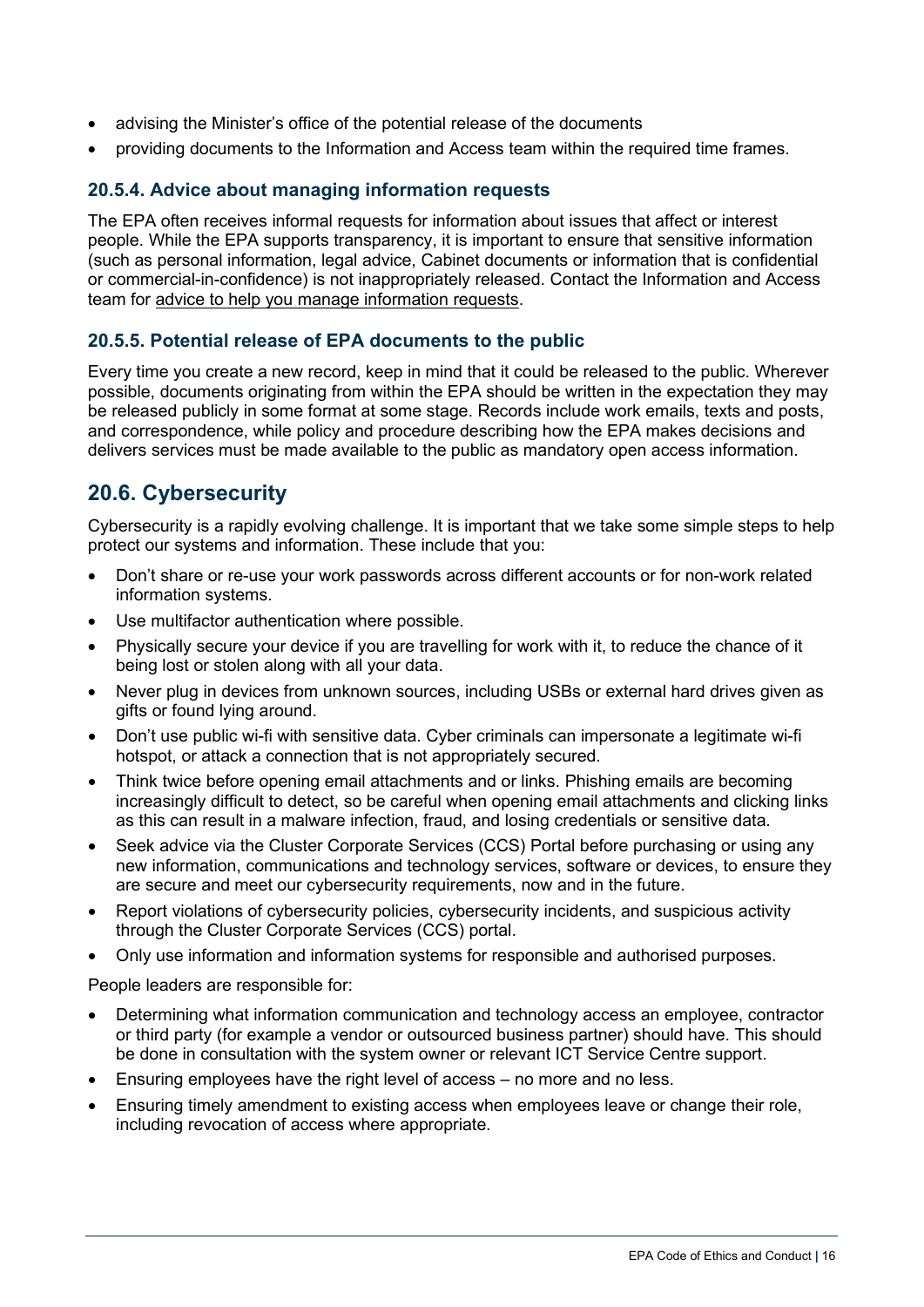### <span id="page-23-0"></span>21. Making good decisions

We perform important functions that can significantly affect members of the community. For example we can:

- confer benefits that are not available to everyone (for example, awarding grants), and we can also withhold those benefits
- grant access to limited public resources such as fisheries, water resources and Crown Land
- exercise enforcement powers that affect people's personal and property rights.

This places us in a position of great trust and carries with it significant responsibilities to carry out those functions in line with the public sector values, legislation, EPA polices and our delegations.

It also means that individuals may seek to improperly influence or subvert our decision-making in order to gain advantage for themselves or people they know. This type of behaviour could be attempted by someone internal or external to the EPA.

We can reduce the likelihood that wrongdoing will adversely affect our decisions by ensuring that we can demonstrate transparency, and by ensuring that our business processes include the following (at a minimum):

- using written processes for core aspects of our work. These processes must be aligned to guidance materials (e.g. legislation and policy), current, and available to staff (with training provided as necessary)
- documenting all decisions, including the reasons for the decision and confirmation that the decision-maker has appropriate delegation
- retaining records in accordance with EPA policy.

#### <span id="page-23-1"></span>**21.1. Complying with legislation and policy**

Complying with the law and government policy is the right thing to do. The EPA wants to make it easy for every person to do the right thing and be part of a culture where there is no tolerance for wilful or reckless breaches of the law, policies or procedures. However, the EPA also recognises that we operate in a complex legal, policy and process environment where it is not possible for any individual to be an expert in all government requirements.

EPA teams, especially those with functional expertise, have a critical role to play in making information available to ensure we can all do our jobs in a legally compliant way. Subject matter experts will help you to stay up to date as they also have a critical role in making sure that any changes to requirements are reflected in our policies, our procedures and any information developed for employees and the community. Subject matter experts should ensure that guidance material:

- has been approved at an appropriate level
- is concise, customer-focused, in plain English and accurate
- has been prepared in consultation and collaboration with related content owners and updated to reflect feedback from users
- has been communicated to those in the EPA most affected by the change
- remains accessible and updated as required.

Subject matter experts exist both in operational and corporate areas. Anyone may be a subject matter expert.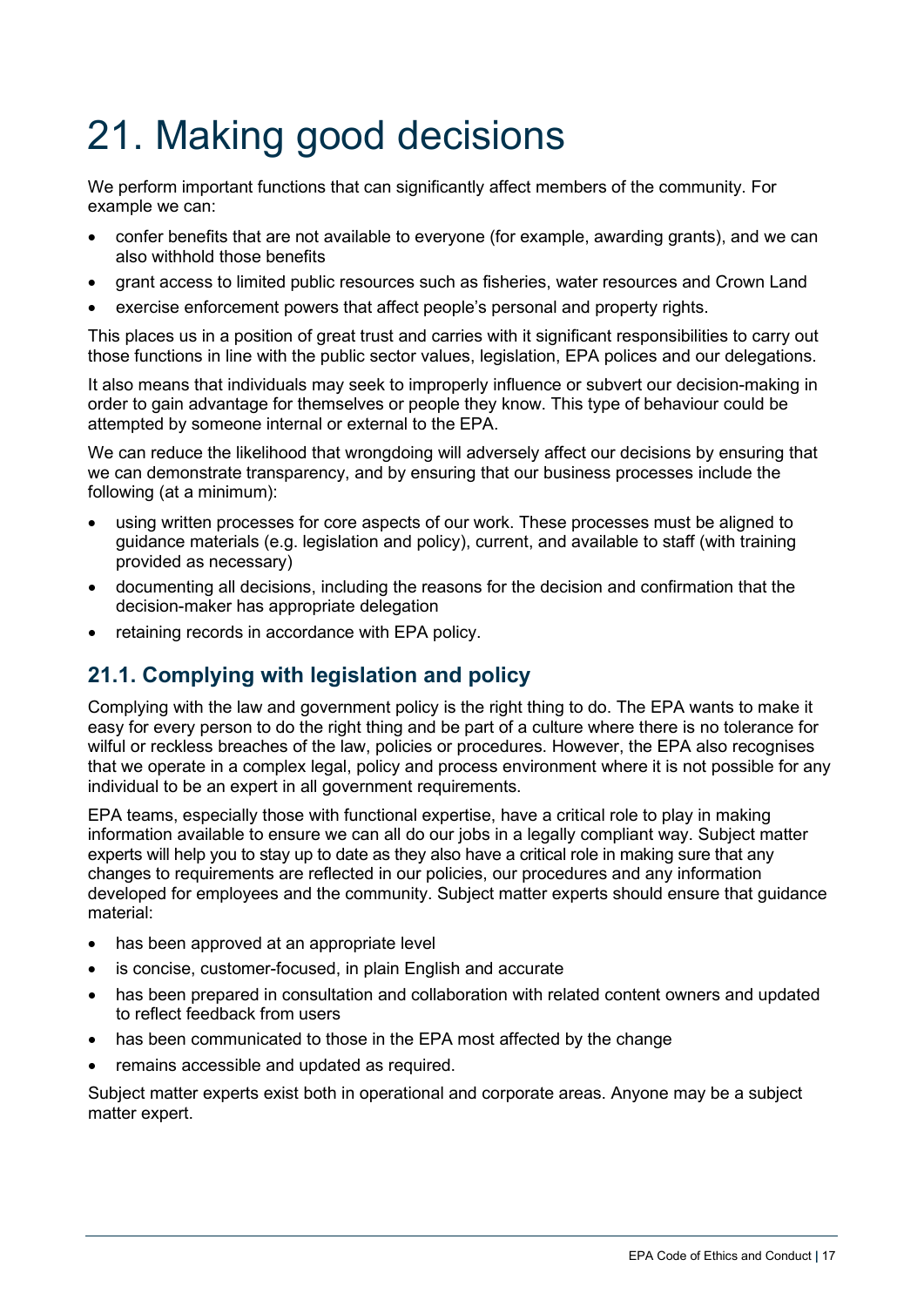#### **21.1.1. Compliance is everyone's responsibility**

It is everyone's responsibility to do the right thing and comply with our legal and policy responsibilities. If you are not sure about an issue, ask your people leader or a colleague with the requisite experience.

People leaders have an important role to play in ensuring their teams are made aware of legal, policy and budget responsibilities, including their delegated powers and authorised officer powers.

#### **21.1.2. What to do in the event of a breach**

Breaches can indicate where further guidance or training may be beneficial or show that policies or procedures need clarification. Divisions are responsible for tracking breaches in their area of responsibility and escalating significant or systemic problems so that action can be taken.

You should report to your people leader if there has been a breach.

#### <span id="page-24-0"></span>**21.2. Risk management**

The EPA aims to create a risk-aware culture and as such it has developed a robust *EPA Risk Management Policy* and *EPA Risk Management Framework and Operating Procedures* which support a clear and transparent understanding and management of risks.

#### **21.2.1. The importance of risk management**

Risk management is the process of anticipating future events that could adversely affect the EPA, and taking action to either reduce the likelihood of the risk occurring or reduce the consequences if the risk does occur.

The key reasons why we need to manage our risks are to:

- improve the likelihood of achieving our strategic and business objectives
- identify and mitigate threats
- improve stakeholder confidence and trust
- improve loss prevention and incident management
- enhance organisational learning and resilience
- provide an effective basis for decision-making and planning.

#### **21.2.2. Employee responsibilities and risk management**

Every employee of the EPA is responsible for the effective management of risk as part of their duties. It is the responsibility of all employees and management to actively anticipate and manage their risks to take advantage of opportunities and minimise potential hazards in line with the EPA's risk tolerance and risk appetite.

All employees should actively participate in identifying potential risks in their area of operations and responsibility and contribute to the implementation of appropriate treatment actions including controls.

Everyone is responsible for identifying and acting on risks. Frontline employees are the people most likely to see operational risks early and the EPA needs your help to capture these.

All employees have a responsibility to embrace the management of risk, which includes:

- adhering to and implementing EPA policies and procedures
- undertaking appropriate risk education
- embedding and applying key risk-management processes and practices within your group.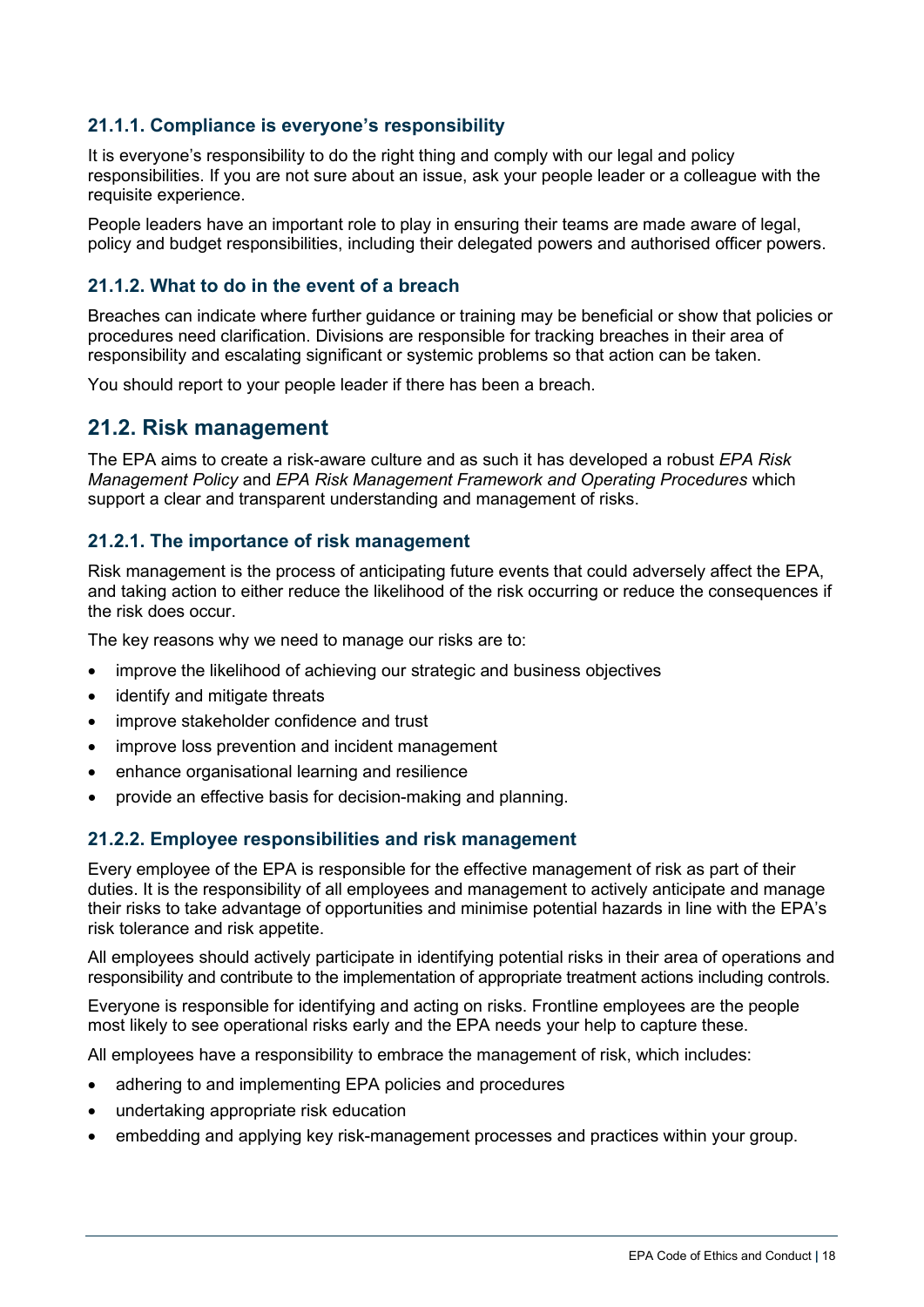#### **21.2.3. People leader responsibilities and risk management**

People leaders are responsible for:

- ensuring their team is encouraged and feels empowered to raise and discuss potential risks
- identifying and recording emerging risks or changes that require existing risks or their controls to be reframed or re-evaluated
- monitoring controls to ensure they are being implemented and are effective
- ensuring their team is aware of the risks and controls in place
- minimum six-monthly reviews, or reviews when a material change in business conditions, operations or environmental context could arise or is experienced.

#### <span id="page-25-0"></span>**21.3. Business continuity management**

The EPA has a business continuity management framework including roles and responsibilities in the event of a business disruption. You may have specific responsibilities under the framework that you need to be aware of to support the continuation of our critical business functions during a disruptive event.

#### <span id="page-25-1"></span>**21.4. Business review: audits, assurance reviews, and inquiries**

We can identify problems with, and opportunities to improve, our systems and processes through a number of mechanisms. Reviews, such as assurance reviews, audits or inquiries, often result in improvement recommendations. While the EPA does not need to accept all recommendations, it must give due consideration to insights and recommendations and respond appropriately. If we know about the problems and do not act on them, we face significant reputational damage if a problem arises later.

Senior executives are expected to:

- provide informed and prompt responses to auditors and reviewers
- record the anticipated delivery date of the review
- ensure there is a formal response to the recommendations within 30 days
- ensure required actions are logged and monitored through to completion.

Senior executives need to make decisions about the required action and ensure any action needed is carried out in a timely manner.

### <span id="page-25-2"></span>22. Engaging with the community

As public servants we manage a range of programs, and it is our responsibility to engage and seek the views of the community. This occurs through the following:

- formal consultation processes
- meeting with interested parties
- directly with our customers
- sponsorship programs to inform the community.

We need to be clear about how we engage with the community to ensure standards are upheld and public expectations are met. As we engage with the community it is important to remember that sometimes a stakeholder may seek to influence our work in an improper way (knowingly or unknowingly). Examples include offers of low value gifts or hospitality, through to promises of substantial financial or other benefits. Any such attempts (even if you're not completely sure) are to be declared as required by the *EPA [Fraud and Corruption Control Policy](https://www.epa.nsw.gov.au/-/media/epa/corporate-site/resources/legislation/18p1216-fraud-and-corruption-control-policy.pdf?la=en&hash=A0F55476607F8EAEAD62A742B22776CD03B91766)*.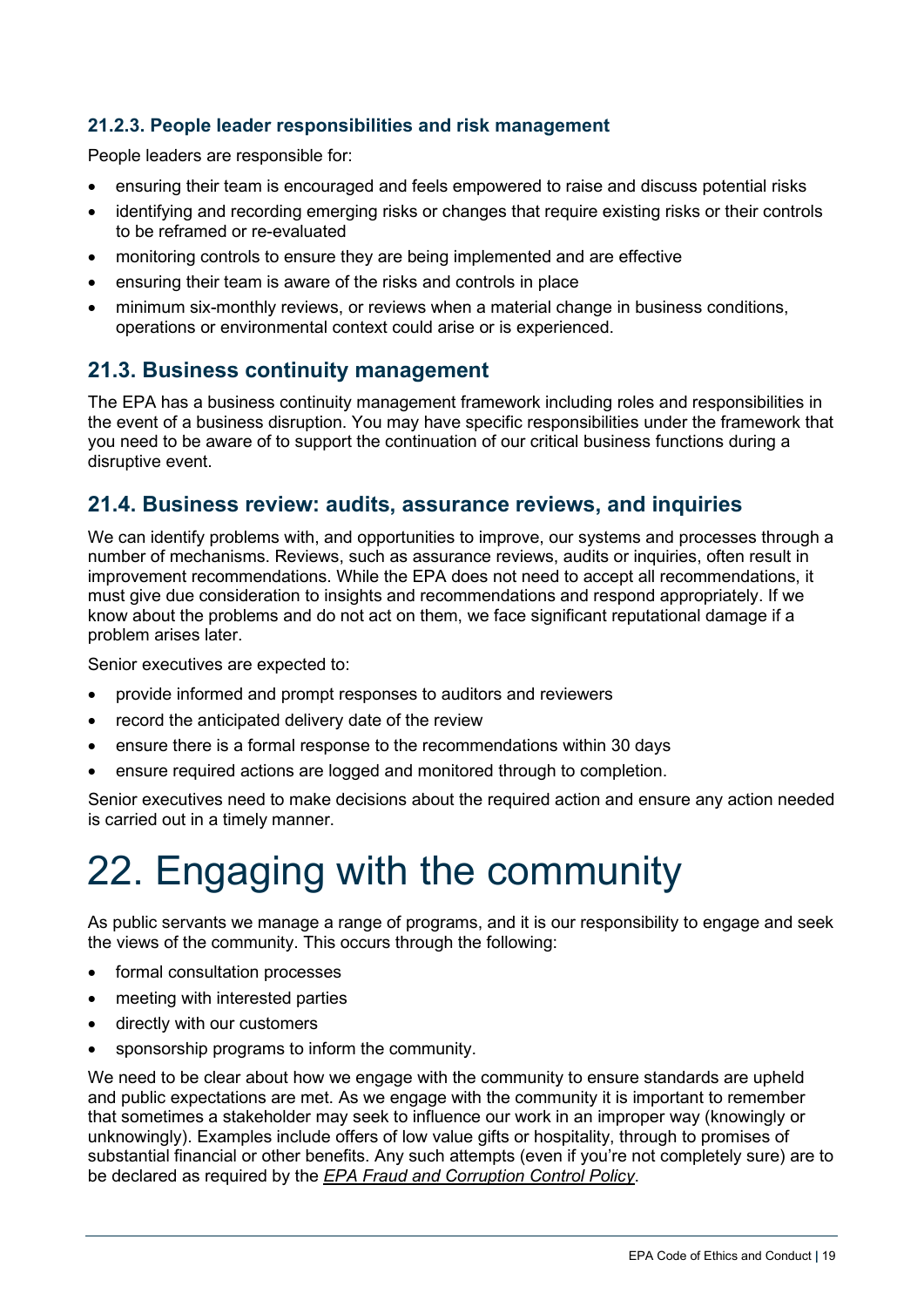#### <span id="page-26-0"></span>**22.1. Stakeholder engagement**

Stakeholder engagement ensures the people of NSW have the opportunity to contribute to government decisions. It helps us develop and implement good policy. Approved [engagement](https://intranet.dpie.nsw.gov.au/your-services/communications-and-engagement/engaging-with-stakeholders)  [activities](https://intranet.dpie.nsw.gov.au/your-services/communications-and-engagement/engaging-with-stakeholders) provide an opportunity to deliver better public policy and can also help us identify opportunities to improve service delivery and customer satisfaction.

When we engage with our stakeholders, it is important to acknowledge that their needs vary, and we must use a range of engagement approaches to ensure all views are understood and represented. Engagement activities should be tailored to help create the best environment for authentic engagement with the community and stakeholders, and engagement strategies and plans should be documented and evaluated and have appropriate approval.

#### <span id="page-26-1"></span>**22.2. Lobbyists**

The EPA recognises the need to make important decisions in an open and transparent manner, without any real or perceived undue influence from external parties. There are obligations on parties seeking to influence decisions and outcomes, and on EPA officers they interact with, to ensure any interactions are transparent, properly recorded and don't involve or have the perception of exerting undue influence.

#### <span id="page-26-2"></span>**22.3. Managing complaints about the services we provide**

As taxpayers we expect government to provide good services. As public servants we aim to provide high-quality, seamless services to our external stakeholders and customers. This includes those who access or are affected by the programs and services we deliver.

We offer our stakeholders and customers the option to provide us with feedback. Understanding the cause of complaints gives us an opportunity to improve our services. Often it prompts us to address issues we didn't even know were occurring.

Complaints can be received by email or phone, in person, in writing, and through other channels. It is better to resolve a service complaint at the frontline, preferably through discussion.

From time to time we receive complaints that are an expression of dissatisfaction made about us, our services or our employees, and where a response or resolution is explicitly or implicitly expected. Such complaints should be managed in accordance with the *EPA [Complaint Handling](https://www.environment.nsw.gov.au/resources/epa/EPA-Complaint-Handling-Policy.pdf)  [Policy](https://www.environment.nsw.gov.au/resources/epa/EPA-Complaint-Handling-Policy.pdf)*.

#### <span id="page-26-3"></span>**22.4. Sponsorships**

A sponsorship is a commercial arrangement in which a sponsor provides money or in-kind support in return for benefits such as improved relationships, enhanced profile, or association with a program or initiative. A sponsor generally expects to receive a benefit beyond a modest acknowledgement.

We do not use sponsorship as a primary tool to conduct our business, irrespective of whether we would be receiving or granting the sponsorship. It may be appropriate if the activity directly contributes to government priorities, if it directly aligns with the EPA's documented strategic objectives, and if it does not create an inappropriate conflict.

Sponsorship proposals are evaluated in line with the *EPA [Sponsorship Policy](https://www.epa.nsw.gov.au/-/media/epa/corporate-site/resources/epa/138947epasponsorpolicy.pdf?la=en&hash=C845C9122D930455AFC77241DC124BB46296BA12)* and [ICAC's](https://www.icac.nsw.gov.au/prevention/corruption-prevention-advice-topics/sponsorship)  [sponsorship principles.](https://www.icac.nsw.gov.au/prevention/corruption-prevention-advice-topics/sponsorship)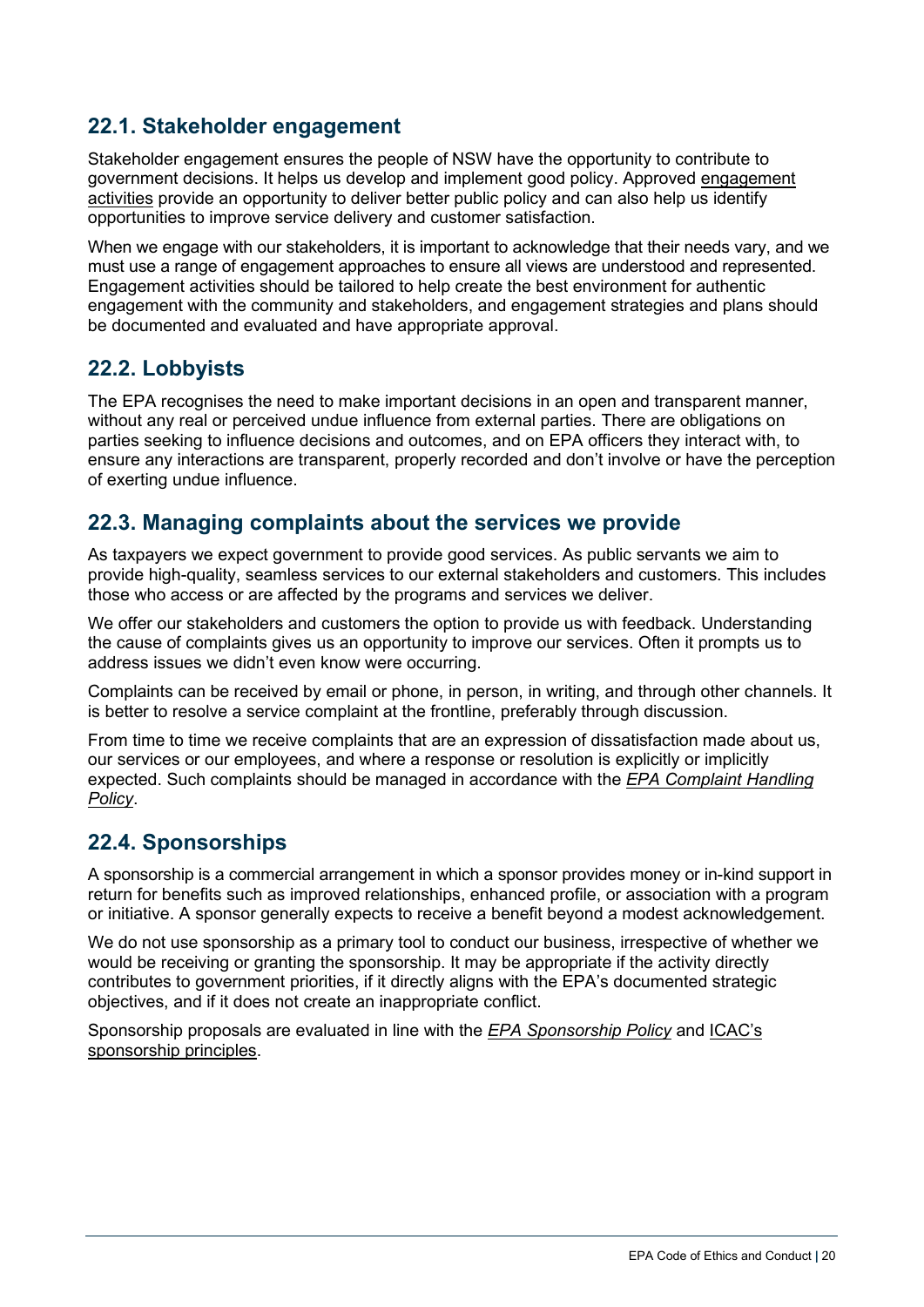### <span id="page-27-0"></span>23. Speaking up and reporting matters

We can only resolve problems and put improvements in place if people speak up. All employees have a responsibility and an ethical obligation to report wrongdoing. The EPA is committed to providing reporters with the support they need, including protecting them against reprisals.

At some point you may encounter a situation that just doesn't seem right. Sometimes it relates to an action taken by someone else, and sometimes it's about an action you have been asked to do (or not do). Sometimes the reason it seems wrong is clear cut, and other times it is more of a feeling.

If you see someone act in ways that are contrary to this Code, you should in the first instance discuss that person's behaviour with your immediate supervisor or manager, or report your concerns to any member of the EPA executive.

EPA leaders will support people who speak up by listening to concerns, assessing and taking the necessary action, and providing feedback on the outcomes. Speaking up early and in constructive and courteous manner is more likely to be effective and allow the concerns to be addressed in a timely manner.

#### <span id="page-27-1"></span>**Practical tips**

There are a number of reasons why people don't speak up. Tips for overcoming these include:

- *I raised it before and no-one did anything, so what's the point?* Make sure you listen to your team, let them know what you are going to do and then do it.
- *That's just the way it's always been done around here.* This is never a good-enough reason for anything.
- *I'm junior so why would anyone listen to me?* Good ideas can come from all levels of the EPA and a good leader listens to everyone in their team.
- *I'm new so why would anyone listen to me?* When you are new you can see with fresh eyes problems that people have grown used to.
- *I'm scared I might be judged and that it might limit my career.* There are no stupid questions. If you don't understand a decision, it's your leader's responsibility to explain it.

### <span id="page-27-2"></span>24. Reporting options and requirements

Sometimes speaking up can be difficult, and asking for help is the first step. It's better that you raise something and it turn out to be a minor issue, than for one serious matter to go unaddressed because someone didn't raise it.

Discussions at the local level are not always effective or appropriate but there is a range of avenues through which you can get advice and guidance. If you are concerned about raising a matter at a local level, or previous attempts to resolve it at that level have not been effective, you can:

- talk to an EPA Director or EPA people partner
- if you believe behaviour may be corrupt, a substantial waste of government resources, maladministration or a breach of government information and privacy rights, lodge a public interest disclosure to get protection under the *Public Interest Disclosure Act 1994*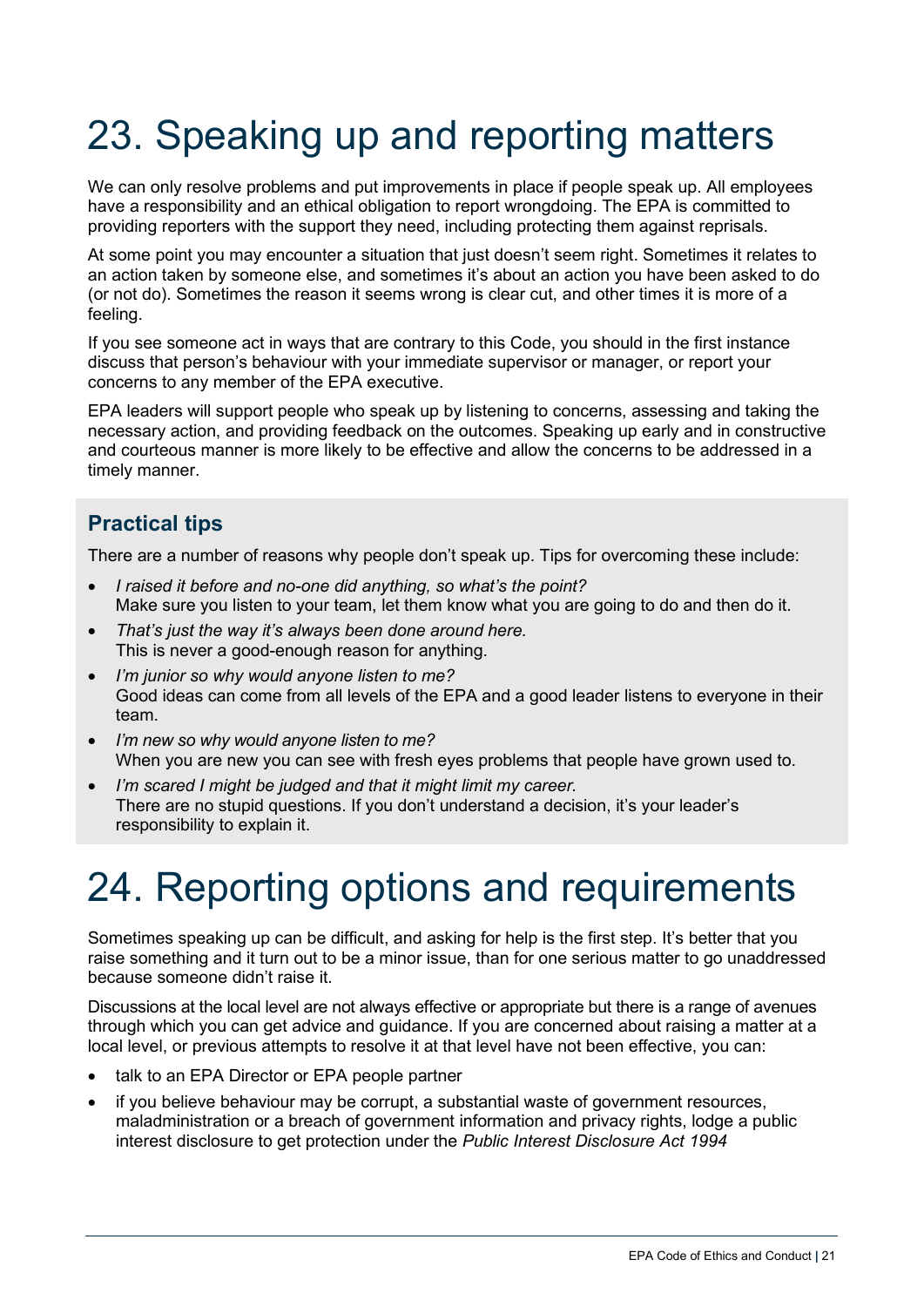• contact the NSW [Ombudsman,](https://www.ombo.nsw.gov.au/__data/assets/pdf_file/0005/46580/Applying-the-Commitments-to-effective-complaint-handling-guidance-for-agencies.pdf) [ICAC,](https://www.icac.nsw.gov.au/prevention/corruption-prevention-advice-topics/sponsorship) the Audit [Office](https://www.audit.nsw.gov.au/) of NSW or the [Information and Privacy](https://www.ipc.nsw.gov.au/)  [Commission.](https://www.ipc.nsw.gov.au/)

All employees must:

- report WHS incidents
- report any suspected corrupt conduct, maladministration or fraud to the Director, Governance, Risk and Planning, or through one of the options listed above.

People leaders are responsible for:

- supporting their team members in raising concerns and providing constructive guidance
- acting if they see behaviours in their team that do not support people speaking up
- ensuring that they and their team are aware of their responsibilities under the *Public Interest Disclosures Act 1994*
- reporting all breaches or potential breaches of the law to the Executive Director, Legal and Corporate
- reporting all breaches of policy to the relevant functional area or team
- reporting unresolved or repeat misconduct, including bullying, harassment or discrimination, to an EPA Manager or EPA people partner
- recording new or changing risks and unresolved issues.

### <span id="page-28-0"></span>25. Fraud, corruption and maladministration

The EPA has zero tolerance for fraud, corrupt behaviour, or maladministration, as detailed in the *[EPA Fraud and Corruption Control Policy](https://www.epa.nsw.gov.au/-/media/epa/corporate-site/resources/legislation/18p1216-fraud-and-corruption-control-policy.pdf?la=en&hash=A0F55476607F8EAEAD62A742B22776CD03B91766)*.

You must report all reasonably suspected instances of wrongdoing, including:

- corrupt behaviour
- maladministration
- serious and substantial waste of money
- breach of the GIPA Act
- local government pecuniary interest contravention (by council officials only).

Any matter can be reported by email or phone call to the Director Governance, Risk and Planning (in their role as the Public Interest Disclosure Coordinator).

**Fraud** can include simple things such as paying for personal items with your purchase card, falsifying your timesheets to misrepresent how many hours you have worked, or using work resources for personal purposes.

**Corruption** includes theft, bribery, selling confidential EPA information, manipulating recruitment decisions or accepting a gift in exchange for issuing a permit.

**Maladministration** includes acting without authority – for example, approving a purchase beyond your approved dollar limit. Another example is where rules or procedures that are intended to guide decision-making on granting licences have not been applied correctly.

Senior executives are responsible for ensuring that fraud and corruption risks are regularly reviewed in their area of responsibility. In medium- and high-risk areas, such as procurement, funding and grant delivery, systems administration and regulatory functions, senior executives must document